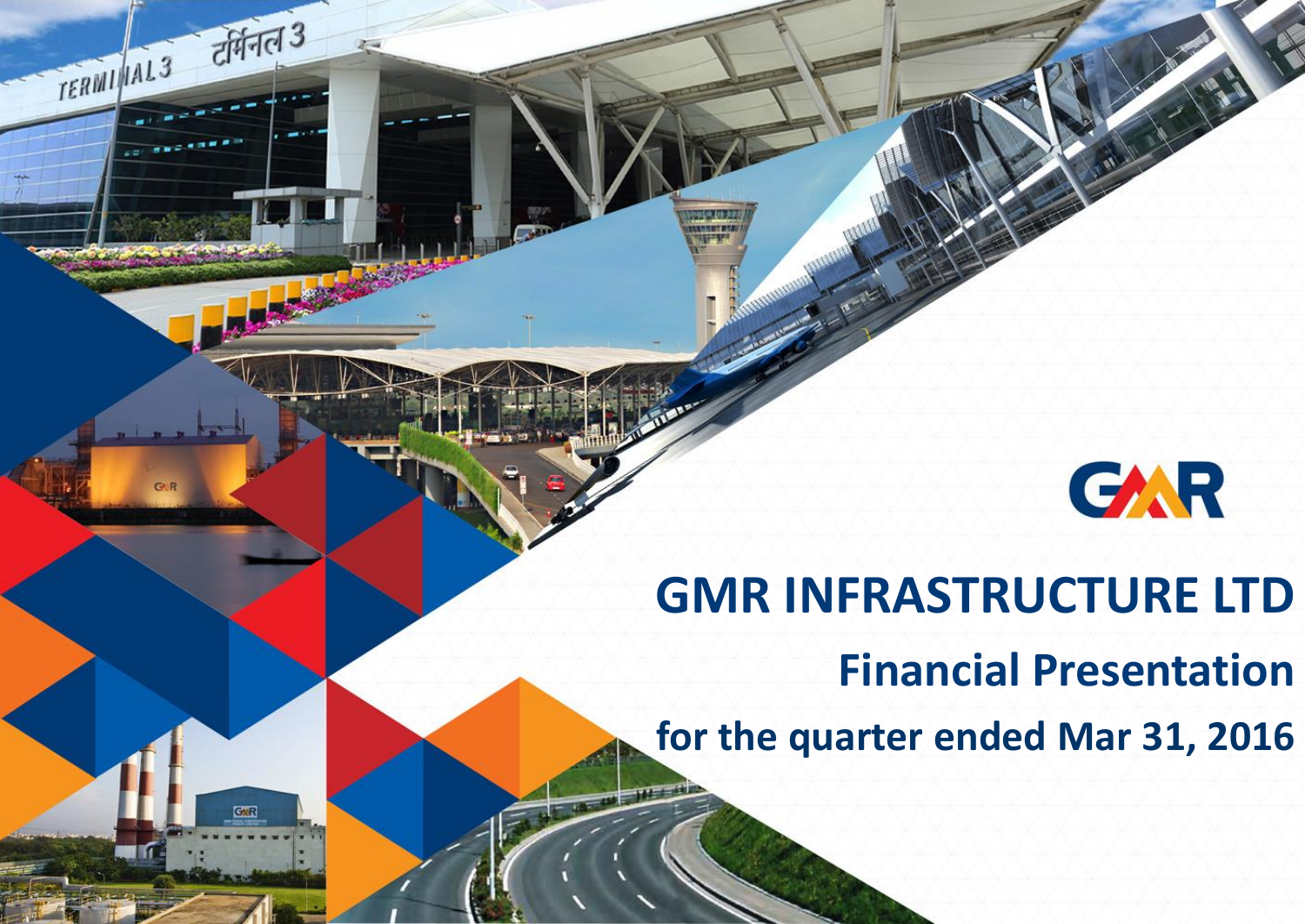1

| <b>Particulars</b>                   |                         | <u> Pg. No.<sub> </sub></u> |
|--------------------------------------|-------------------------|-----------------------------|
| ❖ Consolidated Financial Performance | $\bullet\bullet\bullet$ | $\mathbf{2}$                |
| ❖ Airports Sector                    | • • •                   | 8                           |
| ❖ Energy Sector                      | • • •                   | 19                          |
| ❖ Highways Sector                    | • • •                   | 23                          |
| ❖ Annexure                           | • • •                   | 77                          |

**Disclaimer:** 

Totals in some columns / rows may not agree due to rounding off.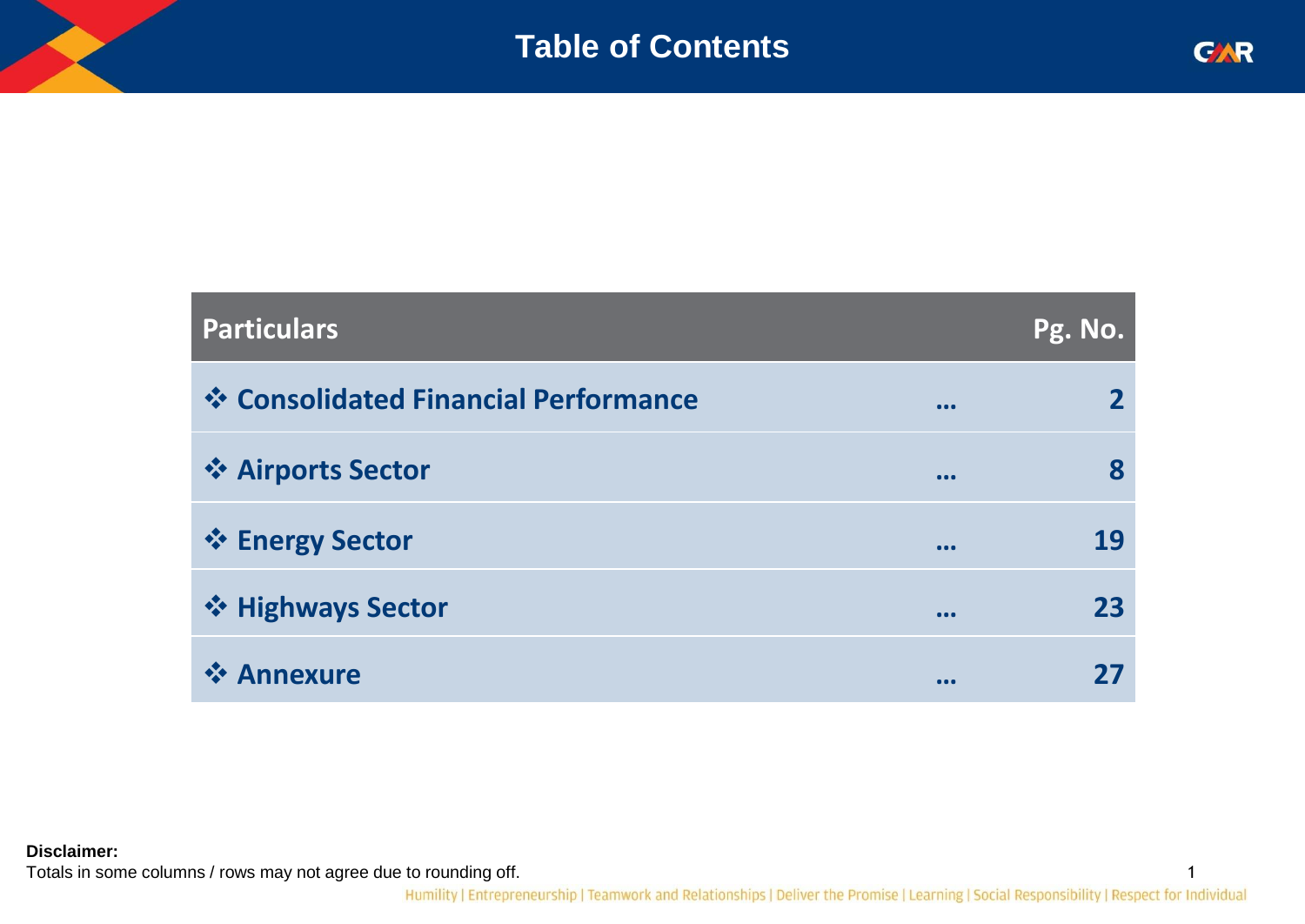

2



### **Consolidated Financial Performance**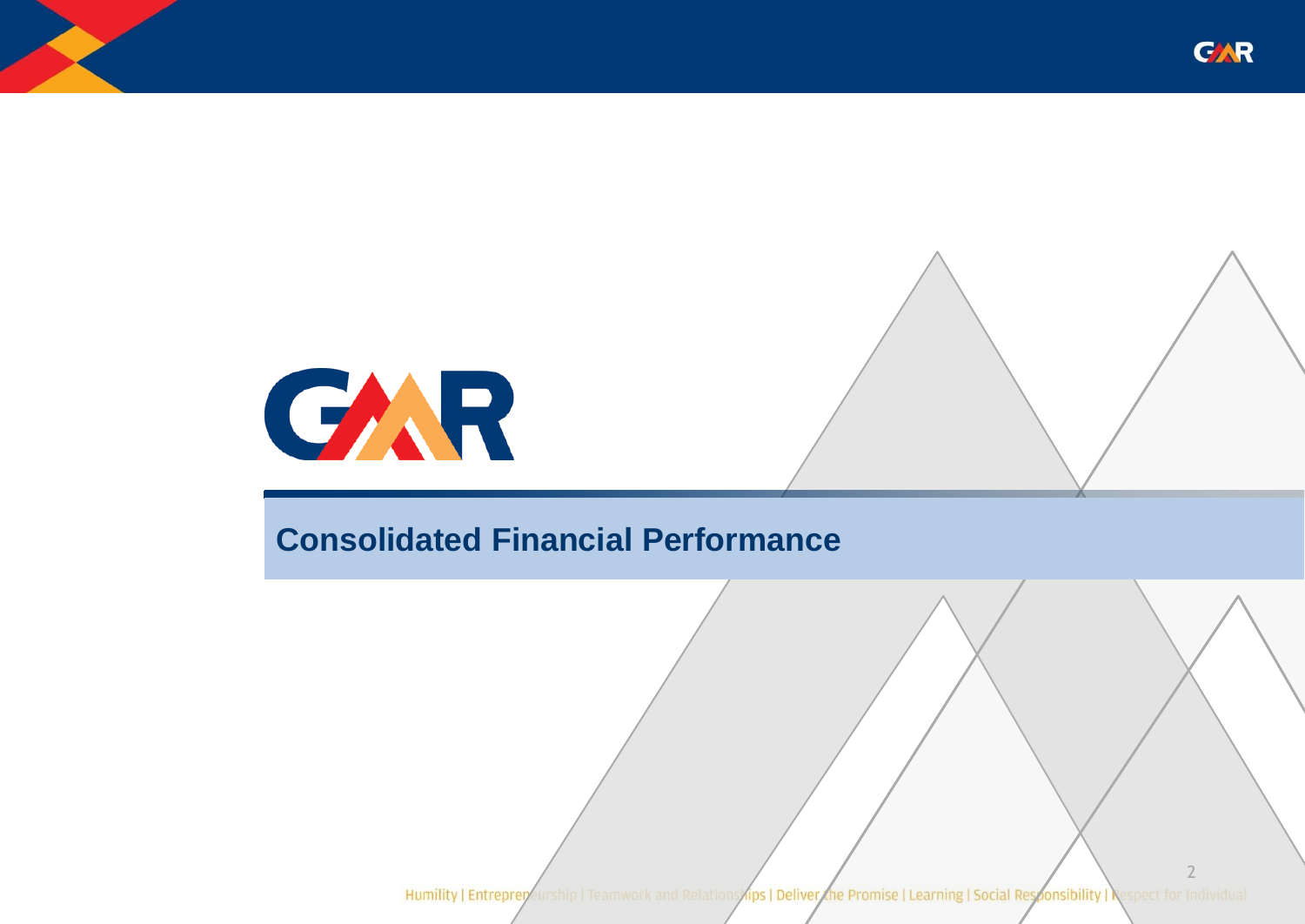### **Performance Highlights**



- Significant improvement in EBIDTA Increase of 67% to Rs 4,264 cr for FY16 from Rs 2,555 cr for FY15
	- o Energy turns the corner with improvement of EBITDA over 4 times.
- Cash profit has improved to Rs 222 cr in FY16 as against cash loss of Rs 1,119 cr for FY15
	- o Cash profit for the year has improved by Rs 1,341 cr
- Significant Reduction in Losses (PAT before Minority) by Rs 960 cr despite the additional losses of Rs 688 cr on account of commissioning of Chhattisgarh (Rs 454 cr) and Rajahmundry (Rs 234 cr) power projects
- Leverage ratios show remarkable improvement
	- o Net Debt to EBITDA ratio improves to 9.4x in FY16 from 15.5x in FY15
	- o Interest Coverage ratio improves to 1.05x in FY16 from 0.72x in FY15
- Induction of Tenaga Nasional Berhad (Tenaga) as strategic partner in GMR Energy Ltd with an investment of USD 300mn
	- o Provides a stable platform to the Energy business as it strengthens the balance sheet and further improve efficiencies
- SDR Scheme adopted for GMR Rajahmundry Energy Limited (GREL), a subsidiary of GMR Infrastructure Limited (GIL) by Lenders.
	- o Under the scheme, debt to the extent of Rs 1,414 cr has got converted into equity by which the consortium lenders have been allotted 55% shareholding in the project
- GMR Group have signed a Share Purchase Agreement to divest its 51% equity stake in the Hungund Hospet project
	- o 15% stake already transferred to the Joint Venture partner; balance stake to be transferred post receiving all approvals
	- o Divestment to reduce Rs. 1,078 cr of Debt at Group Level and create Rs. 85 cr of Liquidity
- Raised USD 300 mn (~ INR 2,000 cr) through 60 years FCCB from Kuwait Investment Authority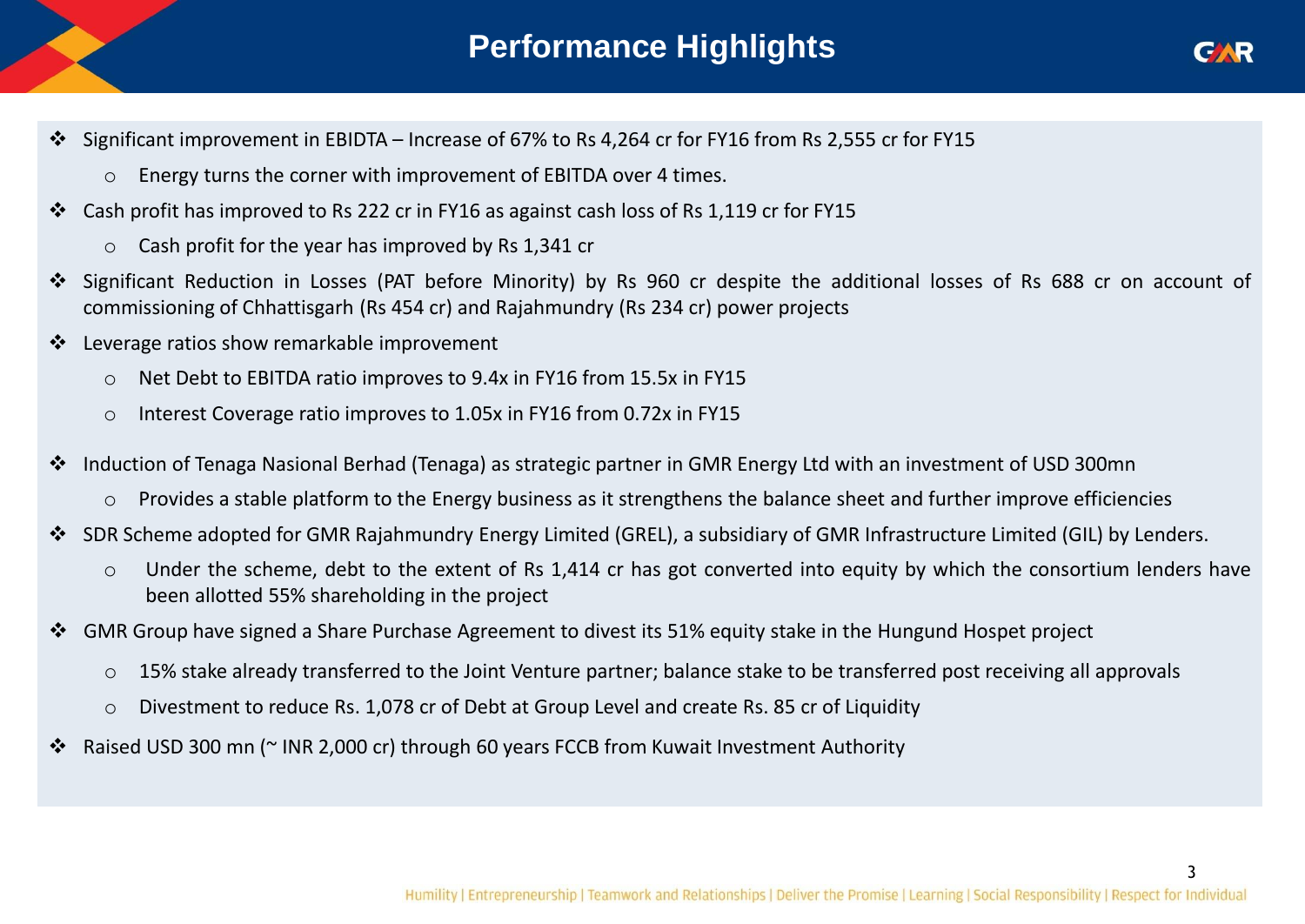### **Key Indicators (Quarter)**







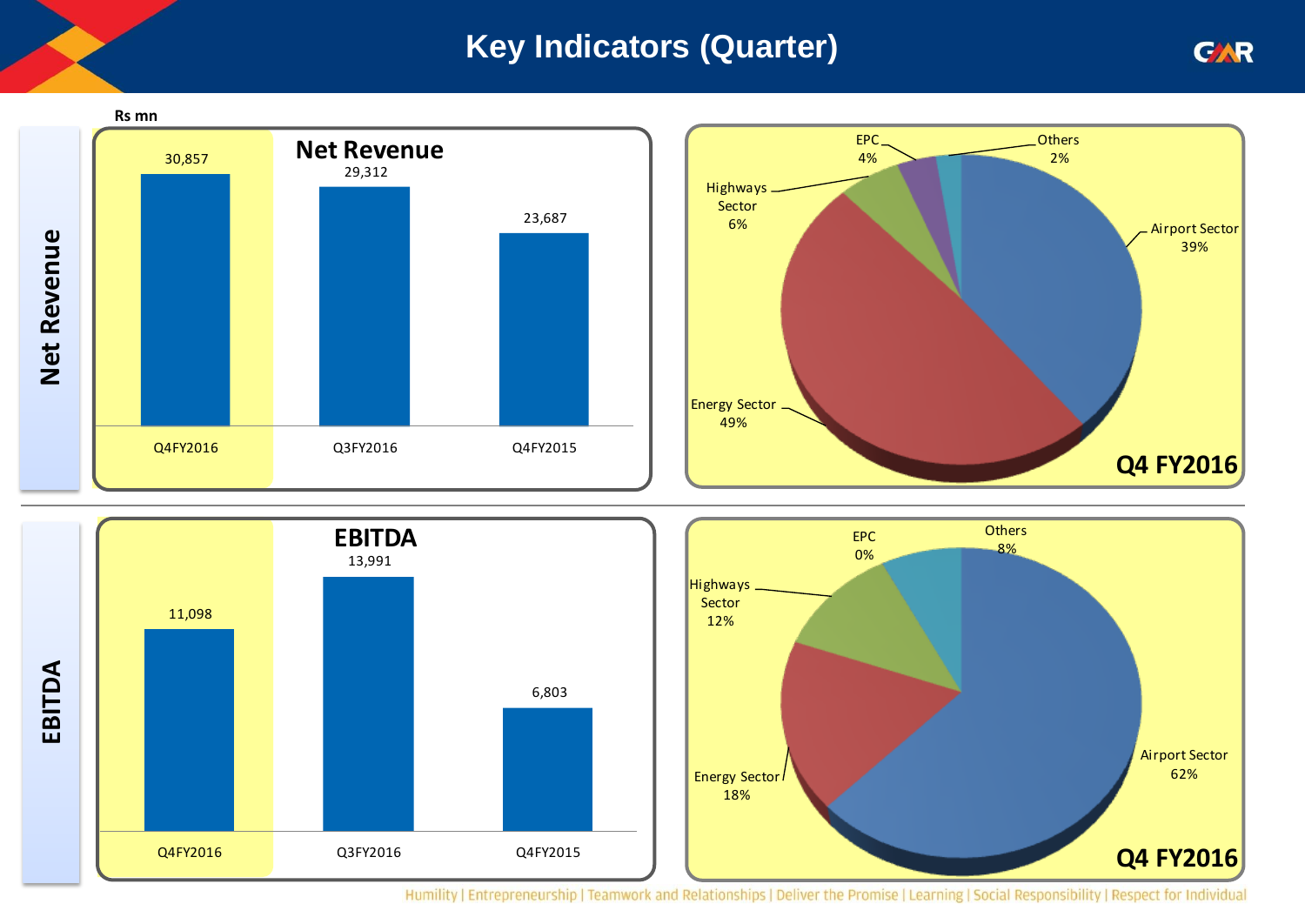### **Key Indicators (YTD)**





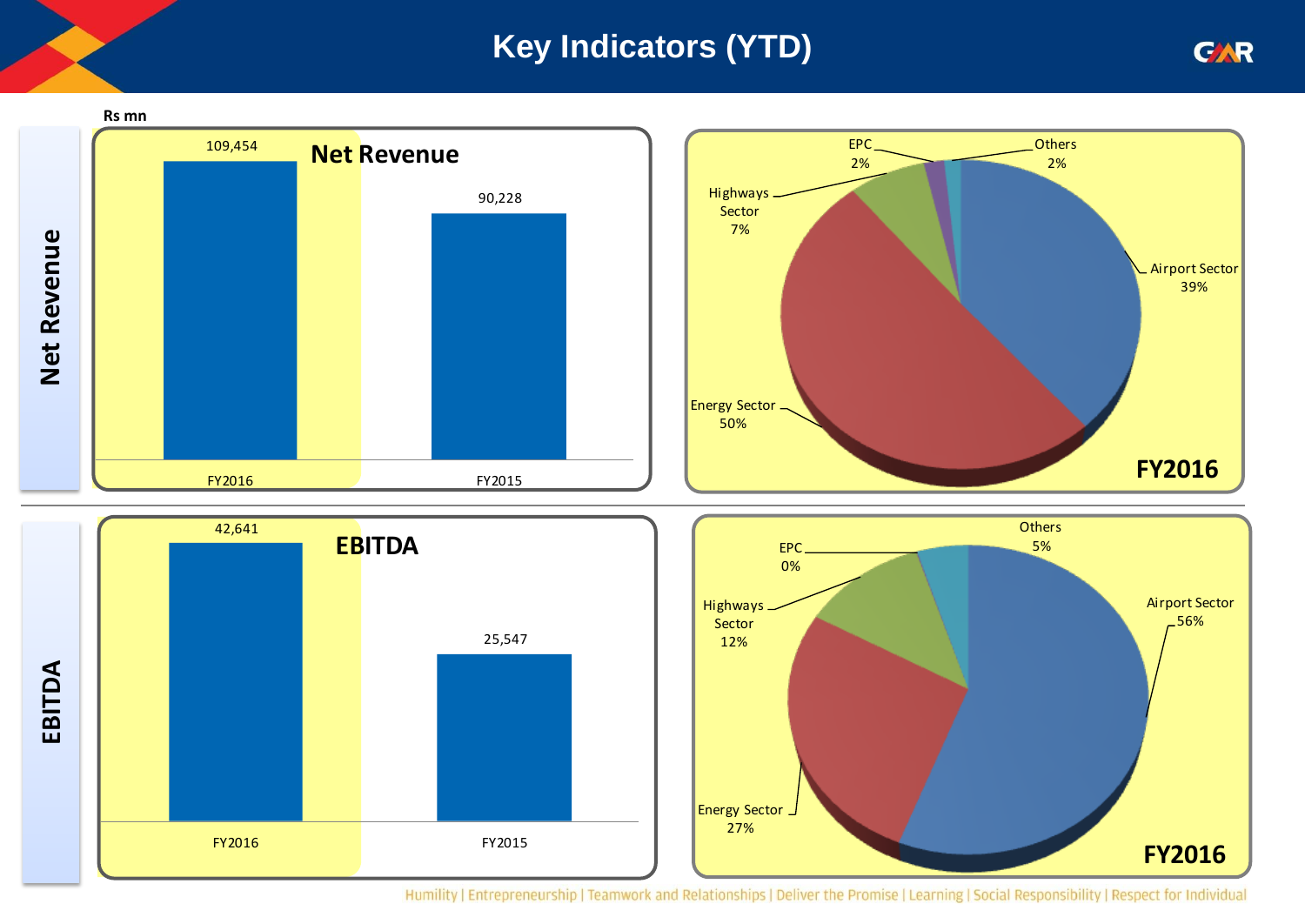### **Consolidated Profitability Statement**

| Rs mn                                     |          |          |          |               |               |  |  |  |
|-------------------------------------------|----------|----------|----------|---------------|---------------|--|--|--|
|                                           | Q4FY2016 | Q3FY2016 | Q4FY2015 | <b>FY2016</b> | <b>FY2015</b> |  |  |  |
| Airports                                  | 18,317   | 17,017   | 14,378   | 65,561        | 54,686        |  |  |  |
| Power                                     | 15,083   | 15,608   | 11,737   | 55,226        | 44,545        |  |  |  |
| Roads                                     | 2,049    | 1,927    | 1,931    | 8,061         | 7,670         |  |  |  |
| EPC                                       | 1,159    | 577      | 465      | 2,148         | 1,649         |  |  |  |
| Others                                    | 2,234    | 2,108    | 1,867    | 7,958         | 7,071         |  |  |  |
| Less: Inter Segment                       | (1, 475) | (1, 595) | (1, 248) | (5, 377)      | (4, 744)      |  |  |  |
| <b>Gross Revenue</b>                      | 37,367   | 35,643   | 29,129   | 133,577       | 110,877       |  |  |  |
| Less: Revenue Share                       | 6,510    | 6,330    | 5,442    | 24,123        | 20,649        |  |  |  |
| <b>Net Revenue</b>                        | 30,857   | 29,312   | 23,687   | 109,454       | 90,228        |  |  |  |
| Total Expenditure                         | 19,759   | 15,322   | 16,884   | 66,813        | 64,681        |  |  |  |
| <b>EBITDA</b>                             | 11,098   | 13,991   | 6,803    | 42,641        | 25,547        |  |  |  |
| <b>EBITDA</b> margin                      | 36%      | 48%      | 29%      | 39%           | 28%           |  |  |  |
| Other Income                              | 893      | 1,046    | 848      | 4,349         | 3,275         |  |  |  |
| Interest & Finance Charges *              | 11,493   | 11,291   | 9,676    | 40,577        | 35,719        |  |  |  |
| Depreciation                              | 7,231    | 5,840    | 4,156    | 22,662        | 18,125        |  |  |  |
| PBT before exceptional items              | (6, 732) | (2,095)  | (6, 181) | (16, 249)     | (25, 022)     |  |  |  |
| Exceptional Income/(Expense) **           | (2,012)  |          | (2,682)  | (1,498)       | (3,041)       |  |  |  |
| <b>PBT</b>                                | (8, 745) | (2,095)  | (8,863)  | (17, 747)     | (28,064)      |  |  |  |
| Tax                                       | (49)     | 1,350    | 628      | 2,242         | 1,528         |  |  |  |
| <b>Current Tax</b>                        | 684      | 1,262    | 340      | 2,695         | 1,198         |  |  |  |
| Deferred Tax                              | (734)    | 88       | 287      | (453)         | 330           |  |  |  |
| <b>PAT (Before Minority Interest)</b>     | (8,695)  | (3, 445) | (9,490)  | (19,989)      | (29, 592)     |  |  |  |
| Less: Minority Int. / Share of Associates | 840      | 349      | (572)    | 1,621         | (2, 259)      |  |  |  |
| <b>PAT (After Minority Interest)</b>      | (9,535)  | (3, 794) | (8,918)  | (21,610)      | (27, 332)     |  |  |  |

6 *Further, there is a one-time Interest expense of Rs 638 mn on Development Fund (DF) loan which was earlier recovered from DF receivable w.r.t. Delhi Airport \* Interest during FY16 is higher due to Interest expense of Rs 2,359 mn and Rs 1,766 mn on operationalization of Chhattisgarh & Rajahmundry plants respectively.* 

*\*\* Break up provided in Annexure*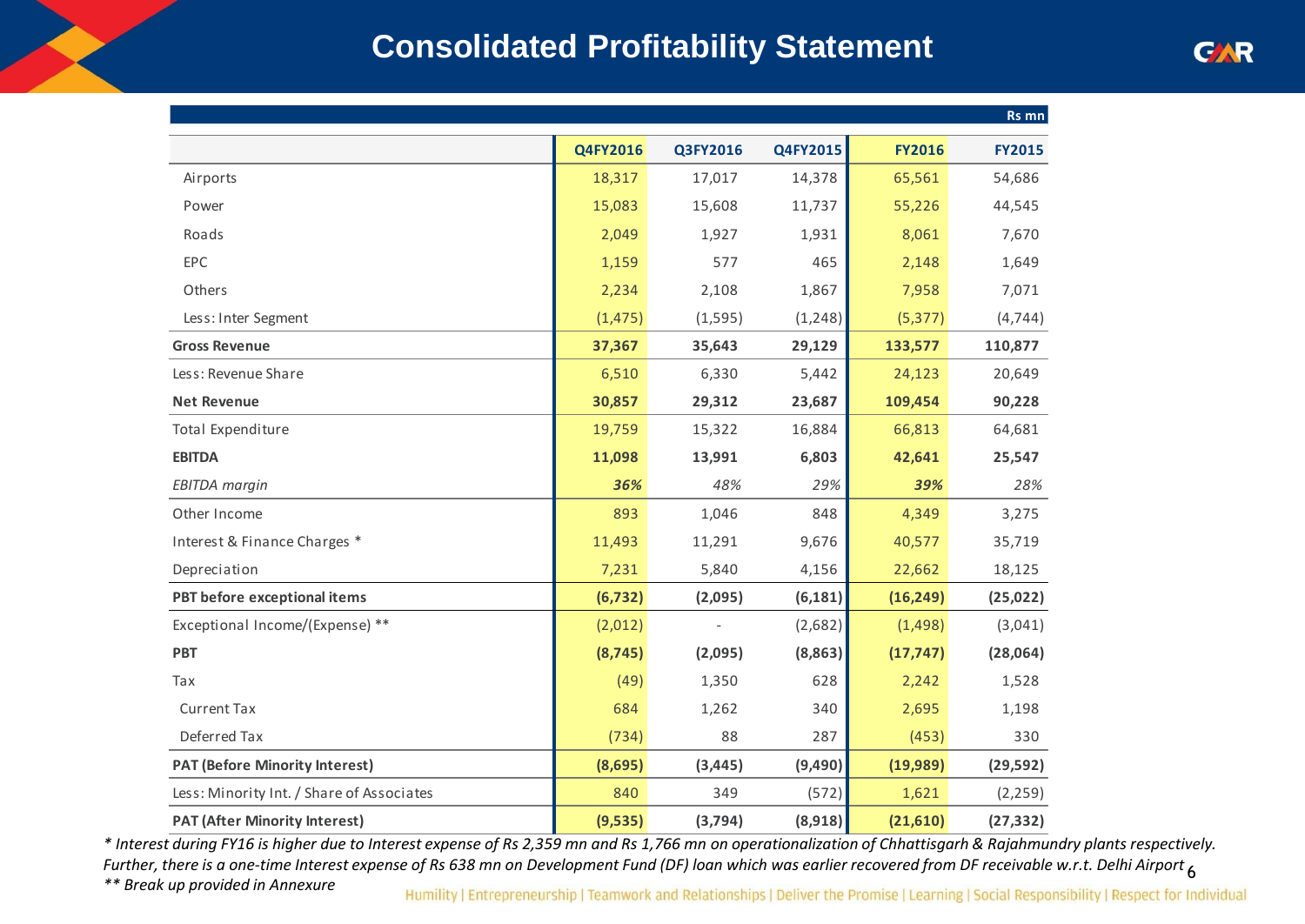### **Key Balance Sheet Analysis**



*Note: FCCB being quasi-equity in nature & thus has not been included in Gross & Net Debt*

Humility | Entrepreneurship | Teamwork and Relationships | Deliver the Promise | Learning | Social Responsibility | Respect for Individual



**Rs mn**

Airport 25%

**476,471** 

7

**Rs mn**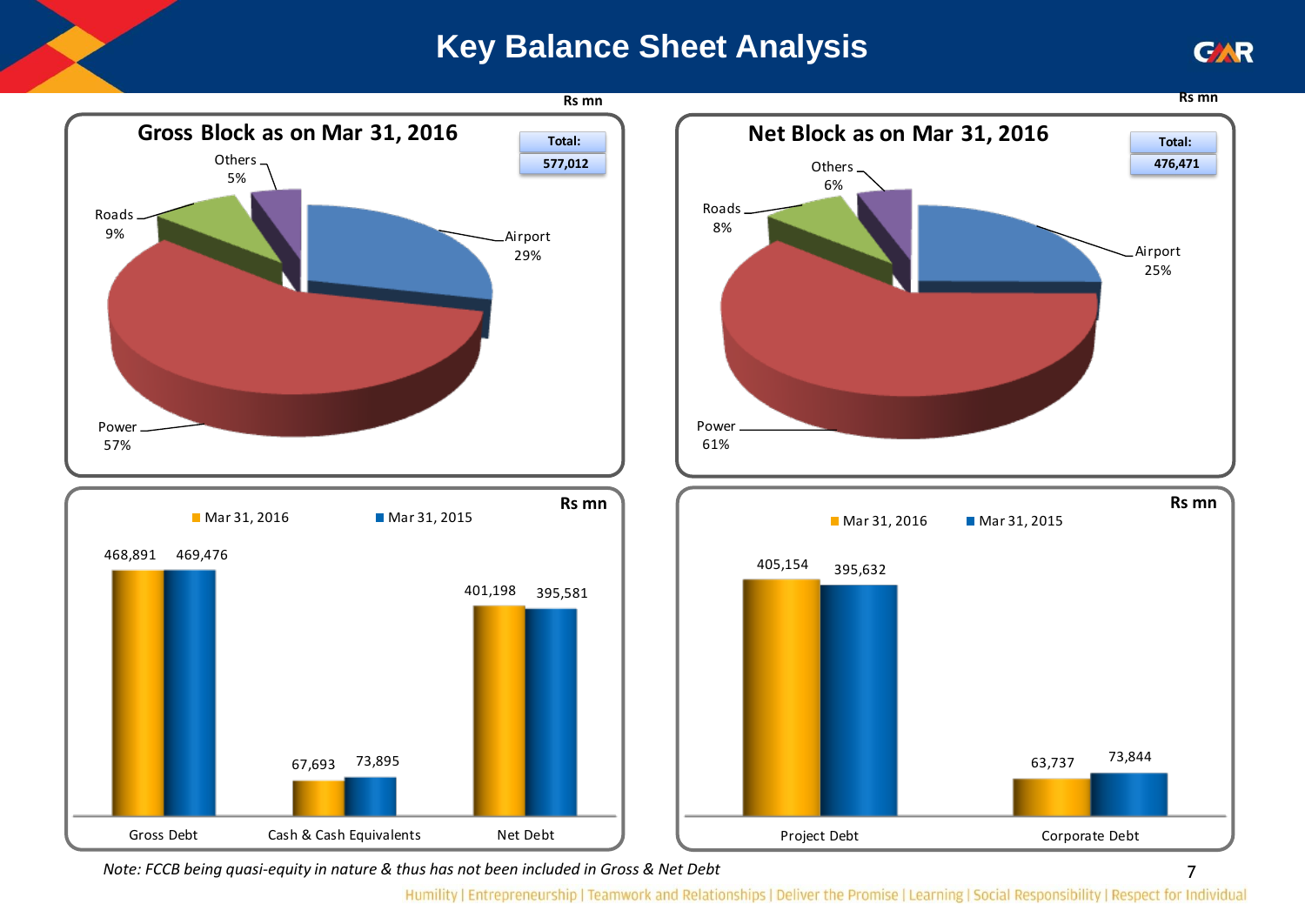



### **Airports Sector**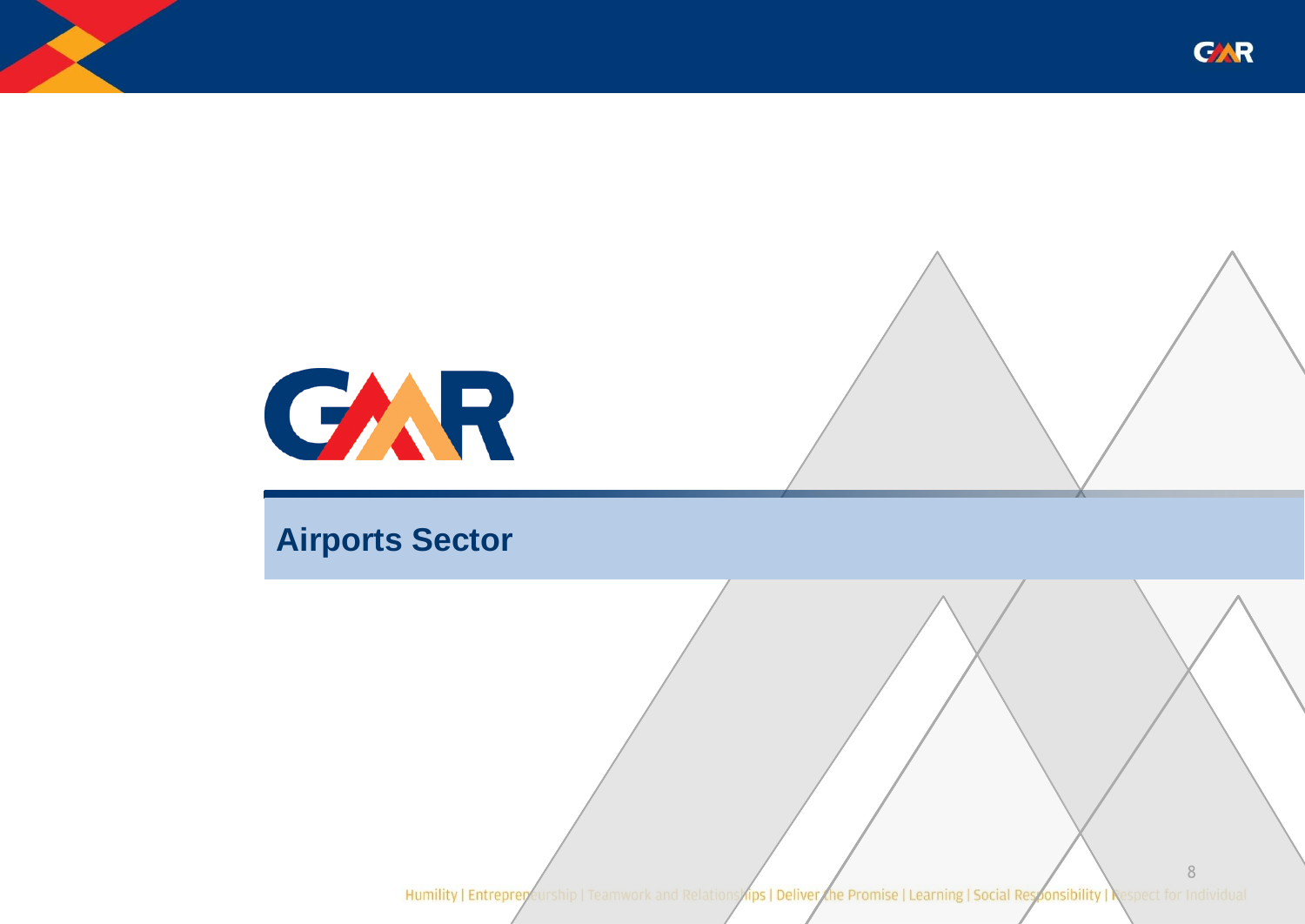## **Highlights**



9

#### **Delhi Airport (DIAL)**

- Significant passenger growth of 18% YoY to 48.4mn in FY16; while cargo volumes grew 13% YoY to 787 thousand tons in FY16
- Total revenues grew 16% YoY to Rs 48.6 bn, buoyed by robust growth in both Aero & Non-Aero revenues
- EBITDA margins improved by 500bps YoY to 68%
- Commissioned additional 5.7 MW solar plant in Feb'16 thereby increasing the installed solar power capacity to 7.82 MW
- Ranked as World's no.1 Airport in the ACI ASQ survey for the second consecutive year in CY15 in the 25-40 mn pax category

#### **Hyderabad Airport (GHIAL)**

- Total passenger growth of 19% YoY during FY16; while cargo volumes grew 10% YoY to 113 thousand tons in FY16
- Gross revenue increased 48% YoY to Rs 6.2 bn; EBIDTA doubled to Rs 3.7 bn in FY16
	- o Growth in revenues & EBITDA was primarily due to restart of UDF collection from 05 Nov 2015
- GHIAL has submitted its tariff proposal with AERA for second control period starting 01 April 2016
- Multiple new brands opened their outlets viz. Lacoste, Sunglass Hut, Almond House , William Penn, Wildcraft, Helvetica and Puma
- Rated as Best Regional Airport in India and Central Asia at the Skytrax World Airport Awards

#### **Cebu Airport, Philippines**

- Philippines Supreme Court upholds award of Cebu Airport Modernization Project to GMR Megawide Consortium
- $\cdot \cdot$  Cebu Airport for the 1<sup>st</sup> time entered the Top 30 APAC airports ranking (Ranked 18)
- Reported passenger traffic of 8.0 mn during CY15

#### **Male Airport**

 The Arbitration Tribunal had earlier ruled that the concession agreement between GMR-MAHB consortium and GoM/MACL was valid & binding and GoM/MACL are jointly and severally liable in damages to GMIAL for the wrongful repudiation. The Tribunal in June'15 issued the 2nd part final award clarifying that the quantum of damages must be assessed assuming the date of termination of concession agreement to be in Dec'12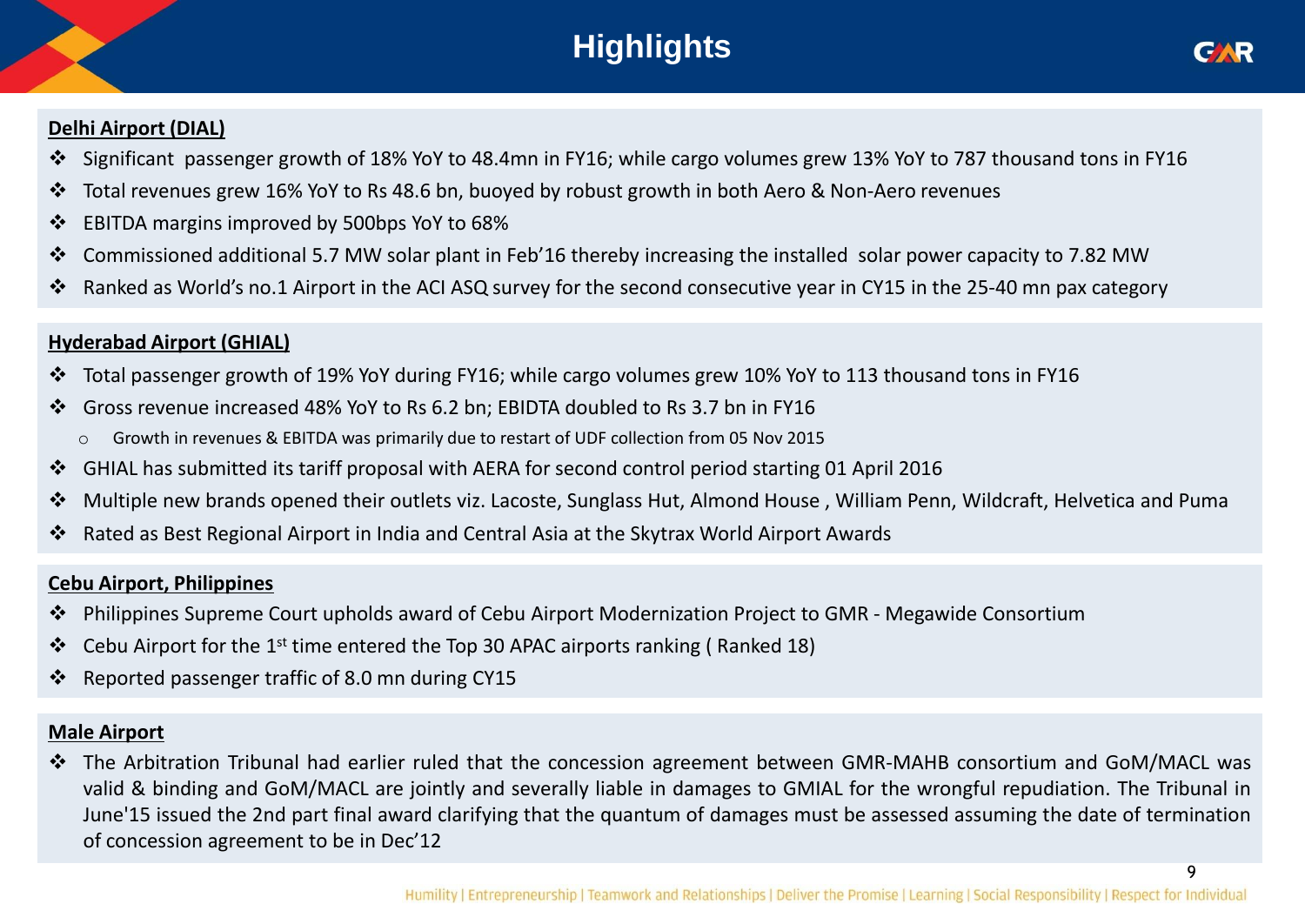|                                       |          |          |          |               | Rs mn    |
|---------------------------------------|----------|----------|----------|---------------|----------|
|                                       | Q4FY2016 | Q3FY2016 | Q4FY2015 | <b>FY2016</b> | FY2015   |
| Aero Revenue                          | 11,108   | 9,626    | 8,143    | 37,492        | 29,056   |
| Non Aero Revenue                      | 6,969    | 7,148    | 5,971    | 27,068        | 24,556   |
| <b>CPD Rentals</b>                    | 239      | 243      | 263      | 1,001         | 1,074    |
| <b>Gross Revenue</b>                  | 18,317   | 17,017   | 14,378   | 65,561        | 54,686   |
| Less: Revenue Share                   | 6,298    | 6,126    | 5,236    | 23,299        | 19,855   |
| <b>Net Revenue</b>                    | 12,019   | 10,891   | 9,142    | 42,262        | 34,830   |
| Operating Expenditure                 | 5,063    | 4,403    | 4,471    | 18,340        | 17,794   |
| Forex                                 | 16       | 12       | (15)     | 49            | (18)     |
| <b>EBITDA</b>                         | 6,940    | 6,476    | 4,686    | 23,873        | 17,055   |
| <b>EBITDA margin</b>                  | 58%      | 59%      | 51%      | 56%           | 49%      |
| Other Income                          | 379      | 633      | 300      | 2,325         | 1,225    |
| Interest & Finance Charges *          | 2,121    | 2,829    | 2,399    | 9,302         | 8,747    |
| Depreciation                          | 2,426    | 2,306    | 2,134    | 9,291         | 8,623    |
| Exceptional Income/(Expense)          |          |          | (574)    |               | (933)    |
| <b>PBT</b>                            | 2,772    | 1,973    | (121)    | 7,605         | (23)     |
| <b>Current Tax</b>                    | 642      | 1,151    | 192      | 2,264         | 755      |
| Deferred Tax                          | (104)    | 41       | (6)      | (12)          | (33)     |
| <b>PAT (Before Minority Interest)</b> | 2,235    | 781      | (307)    | 5,353         | (745)    |
| <b>PAT (After Minority Interest)</b>  | 1,122    | 325      | (461)    | 2,772         | (1, 459) |

*\* Q3FY16 - One-time Interest expense of Rs 638 mn on Development Fund (DF) loan which was earlier recovered from DF receivable w.r.t. Delhi Airport*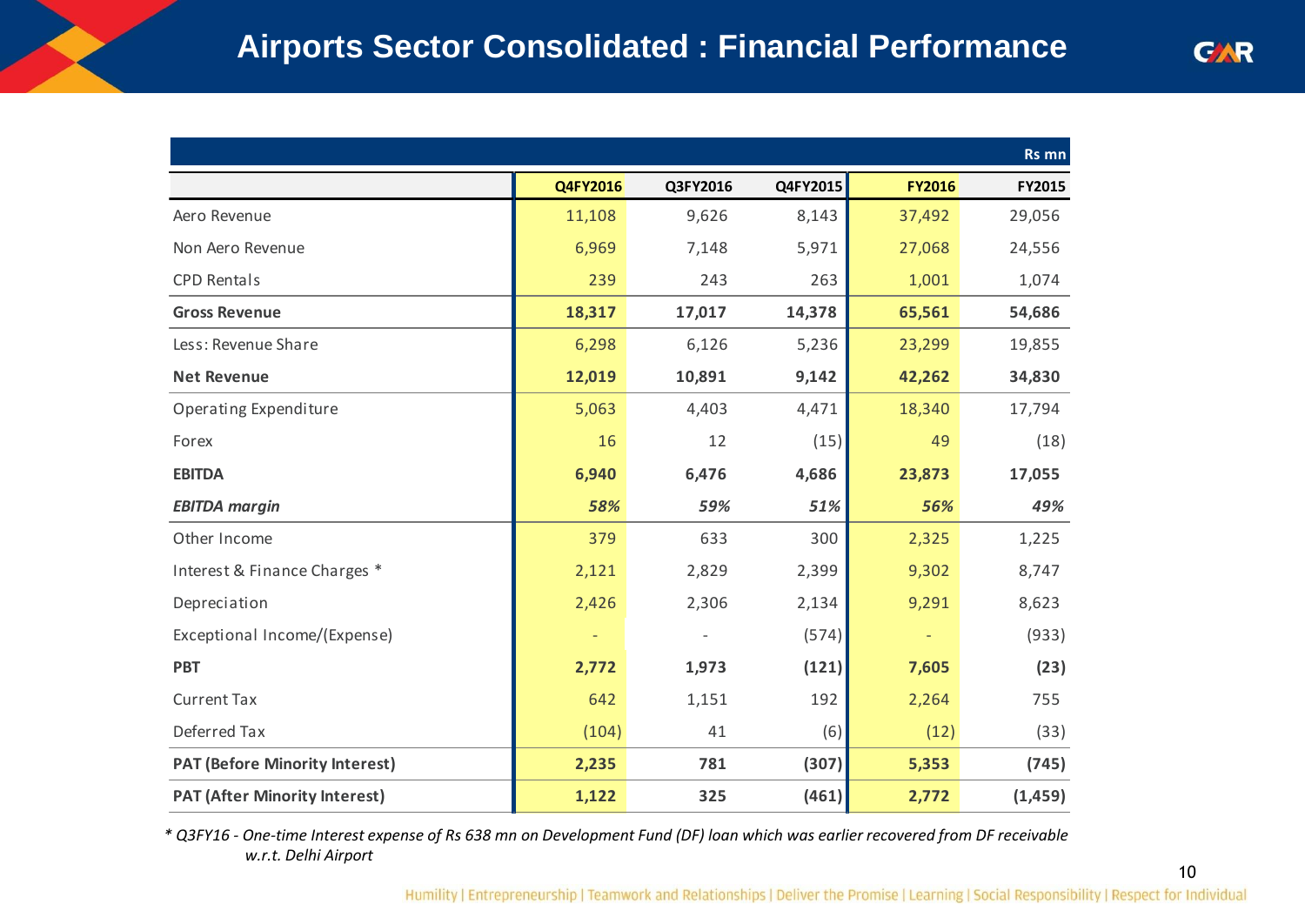|                                       |          |          |                          |               | Rs mn                    |
|---------------------------------------|----------|----------|--------------------------|---------------|--------------------------|
| <b>Particulars</b>                    | Q4FY2016 | Q3FY2016 | Q4FY2015                 | <b>FY2016</b> | <b>FY2015</b>            |
| Aero Revenue                          | 9,460    | 8,742    | 7,768                    | 34,076        | 29,509                   |
| Non Aero Revenue                      | 3,514    | 3,599    | 2,917                    | 13,573        | 11,441                   |
| <b>CPD Rentals</b>                    | 224      | 227      | 242                      | 941           | 982                      |
| <b>Gross Revenue</b>                  | 13,198   | 12,568   | 10,927                   | 48,590        | 41,932                   |
| Less: Revenue Share                   | 6,200    | 6,059    | 5,192                    | 23,042        | 19,678                   |
| <b>Net Revenue</b>                    | 6,998    | 6,509    | 5,735                    | 25,548        | 22,254                   |
| <b>Total Expenditure</b>              | 2,222    | 1,949    | 2,062                    | 8,255         | 8,296                    |
| <b>EBITDA</b>                         | 4,776    | 4,560    | 3,674                    | 17,293        | 13,958                   |
| <b>EBITDA</b> margin                  | 68%      | 70%      | 64%                      | 68%           | 63%                      |
| Other Income                          | 285      | 617      | 364                      | 1,570         | 867                      |
| Interest & Finance Charges *          | 1,279    | 1,931    | 1,602                    | 5,712         | 5,562                    |
| Depreciation                          | 1,712    | 1,601    | 1,531                    | 6,470         | 6,243                    |
| Exceptional Income/(Expense)          |          |          | (742)                    |               | (742)                    |
| <b>PBT</b>                            | 2,069    | 1,645    | 162                      | 6,681         | 2,279                    |
| <b>Current Tax</b>                    | 435      | 885      | $\overline{\phantom{a}}$ | 1,320         |                          |
| Deferred Tax                          | 273      |          | $\overline{\phantom{a}}$ | 273           | $\overline{\phantom{a}}$ |
| <b>PAT (Before Minority Interest)</b> | 1,361    | 760      | 162                      | 5,089         | 2,279                    |
| <b>PAT (After Minority Interest)</b>  | 847      | 474      | 86                       | 3,164         | 1,204                    |
|                                       |          |          |                          |               |                          |

*\* Q3FY16 - One-time Interest expense of Rs 638 mn on Development Fund (DF) loan which was earlier recovered from DF receivable*

11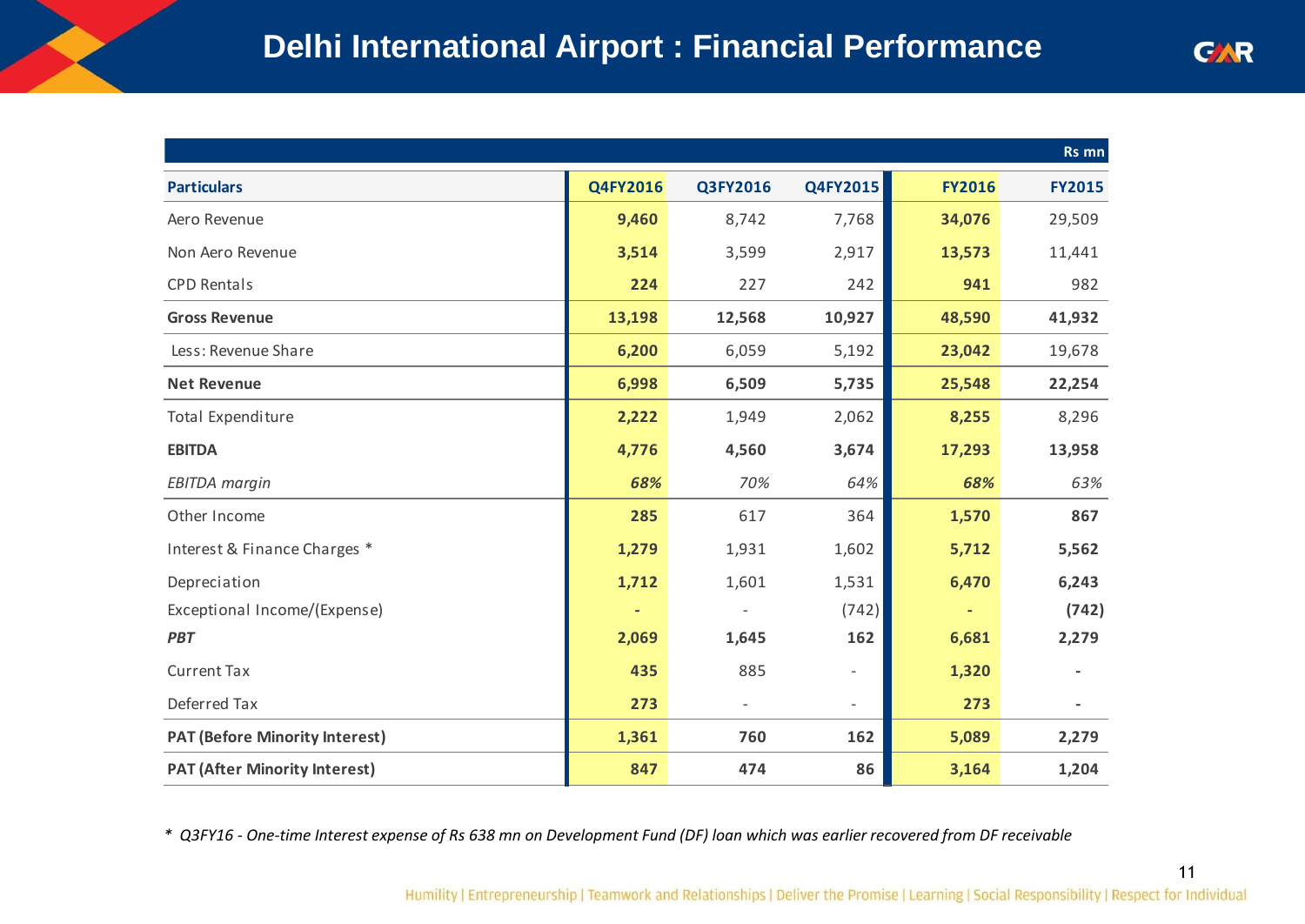#### **Delhi International Airport : Operational Performance (Quarter) GAR**



**Passenger traffic grew 23% YoY Cargo volume grew 14% YoY**



**ATMs grew 21% YoY**

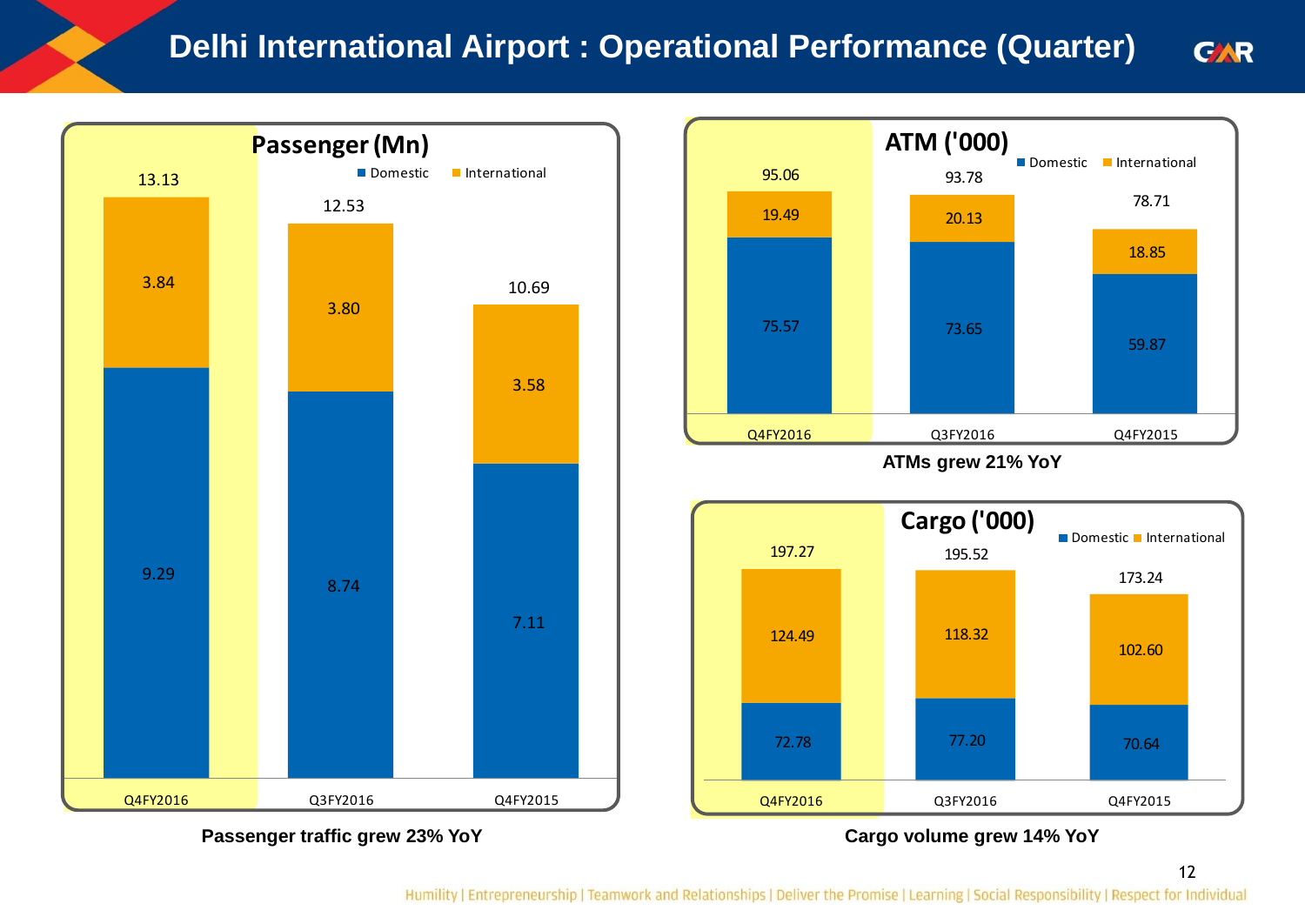### **Delhi International Airport : Operational Performance (YTD)**







**GAR**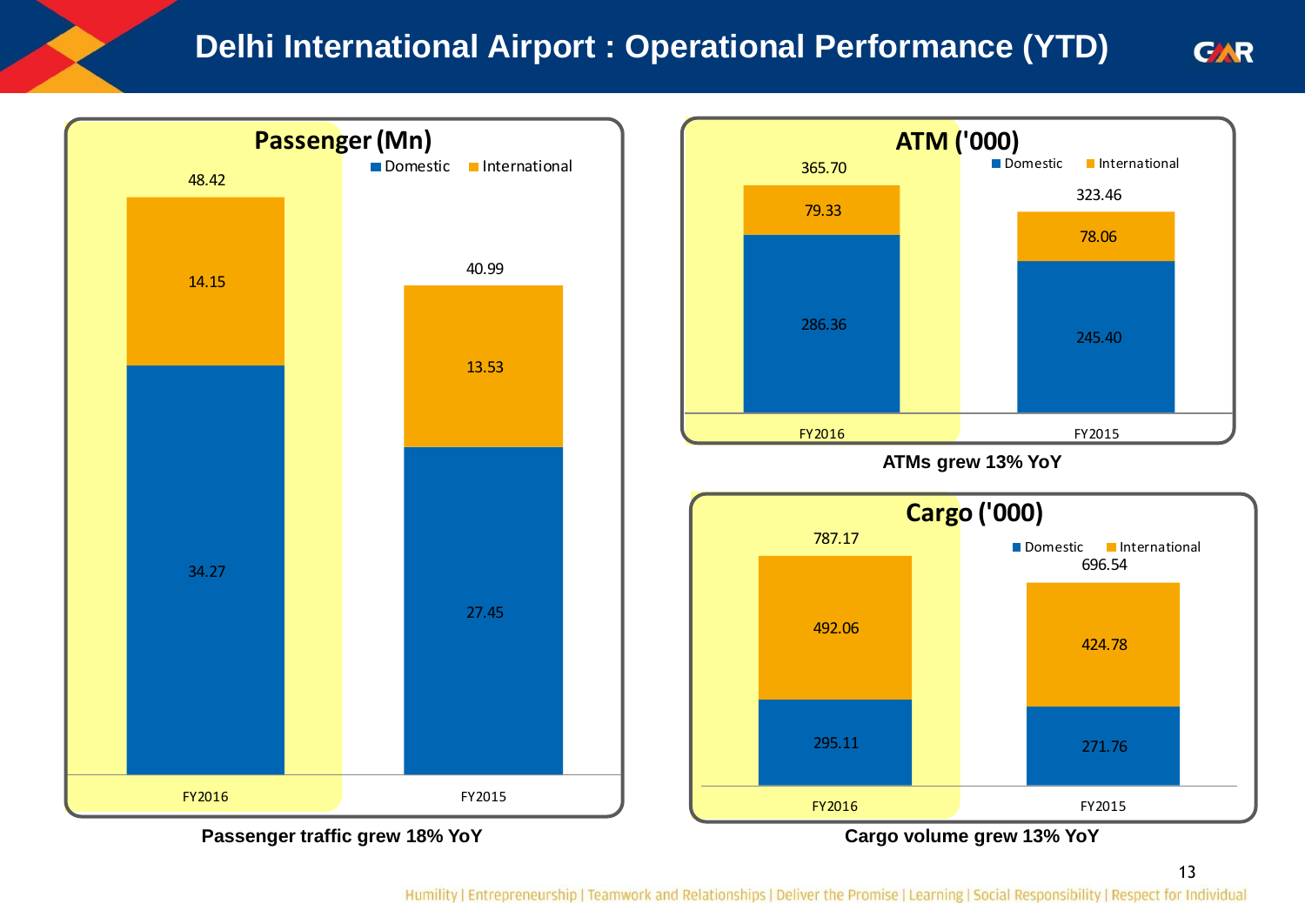#### **Delhi International Airport : Revenue Analysis (Rs per pax) GAR**









14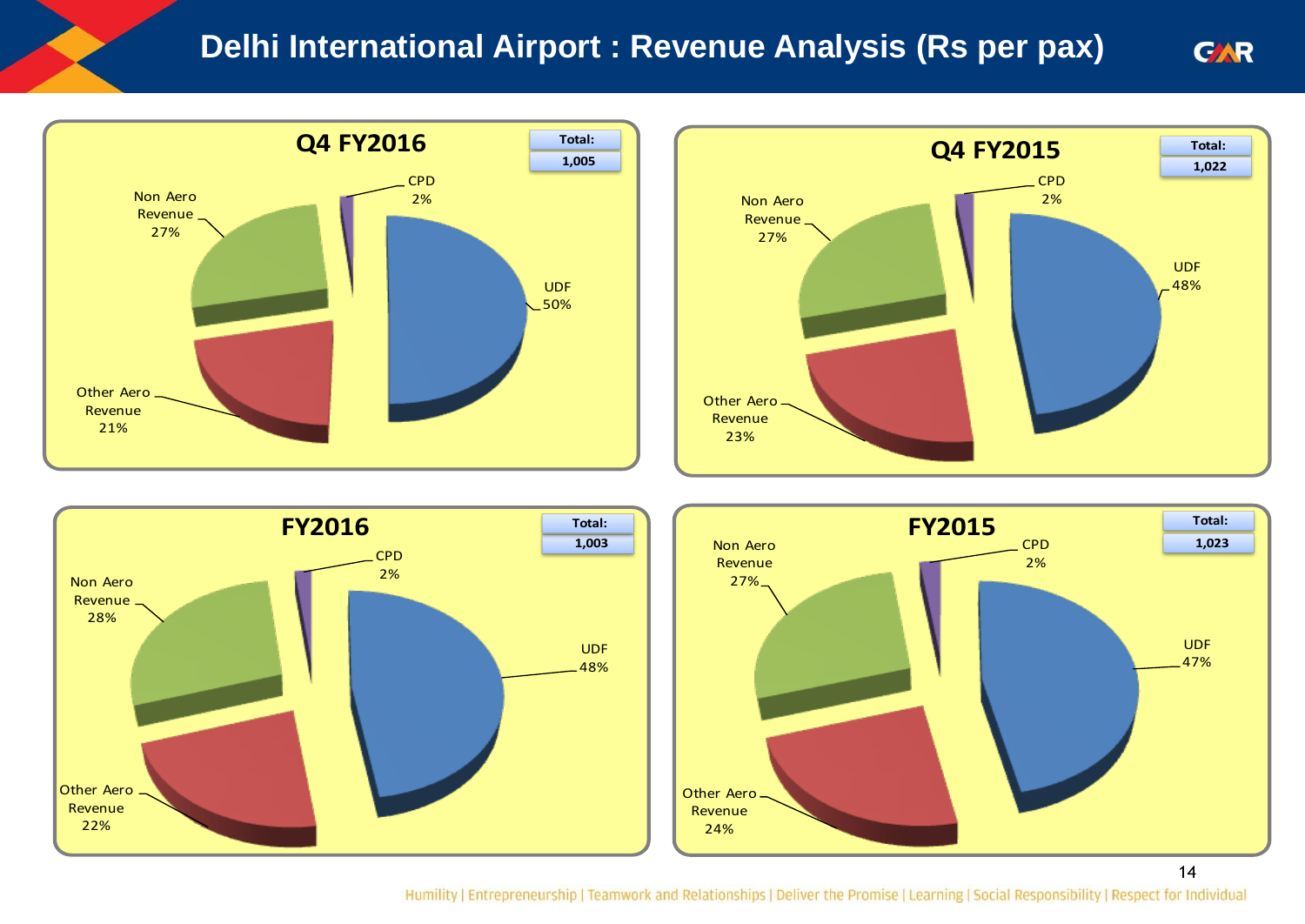|                |          |                          |               | Rs mn         |
|----------------|----------|--------------------------|---------------|---------------|
| Q4FY2016       | Q3FY2016 | Q4FY2015                 | <b>FY2016</b> | <b>FY2015</b> |
| 1,500          | 753      | 302                      | 2,876         | 1,164         |
| 864            | 851      | 775                      | 3,279         | 3,007         |
| 2,363          | 1,604    | 1,078                    | 6,155         | 4,171         |
| 98             | 67       | 44                       | 258           | 177           |
| 2,266          | 1,536    | 1,034                    | 5,897         | 3,994         |
| 624            | 532      | 546                      | 2,247         | 2,203         |
| 1,642          | 1,005    | 488                      | 3,650         | 1,791         |
| 72%            | 65%      | 47%                      | 62%           | 45%           |
| 84             | 78       | 28                       | 301           | 261           |
| 419            | 485      | 476                      | 1,882         | 1,968         |
| 518            | 517      | 402                      | 2,058         | 2,053         |
| 789            | 81       | (363)                    | 12            | (1,968)       |
| $\blacksquare$ |          | $\overline{\phantom{a}}$ |               |               |
| (391)          |          | $\overline{\phantom{a}}$ | (391)         | (93)          |
| 1,180          | 81       | (363)                    | 403           | (1,876)       |
| 744            | 51       | (229)                    | 254           | (1, 182)      |
|                |          |                          |               |               |

*\* UDF collection restored from 05 Nov 2015*

15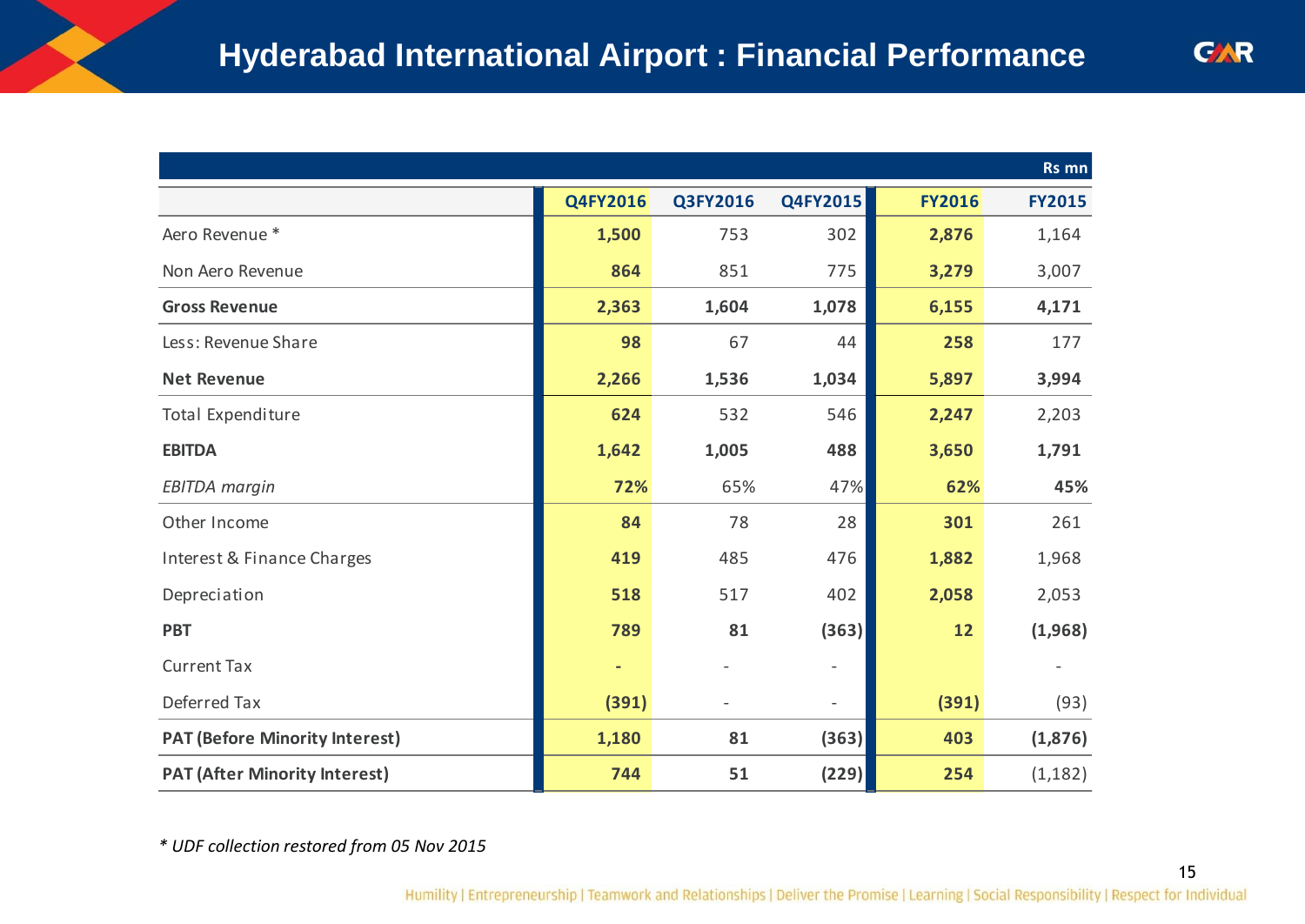### **Hyderabad International Airport : Operational Performance (Quarter)**



**Passenger traffic grew 18% YoY Cargo volume grew 8% YoY**

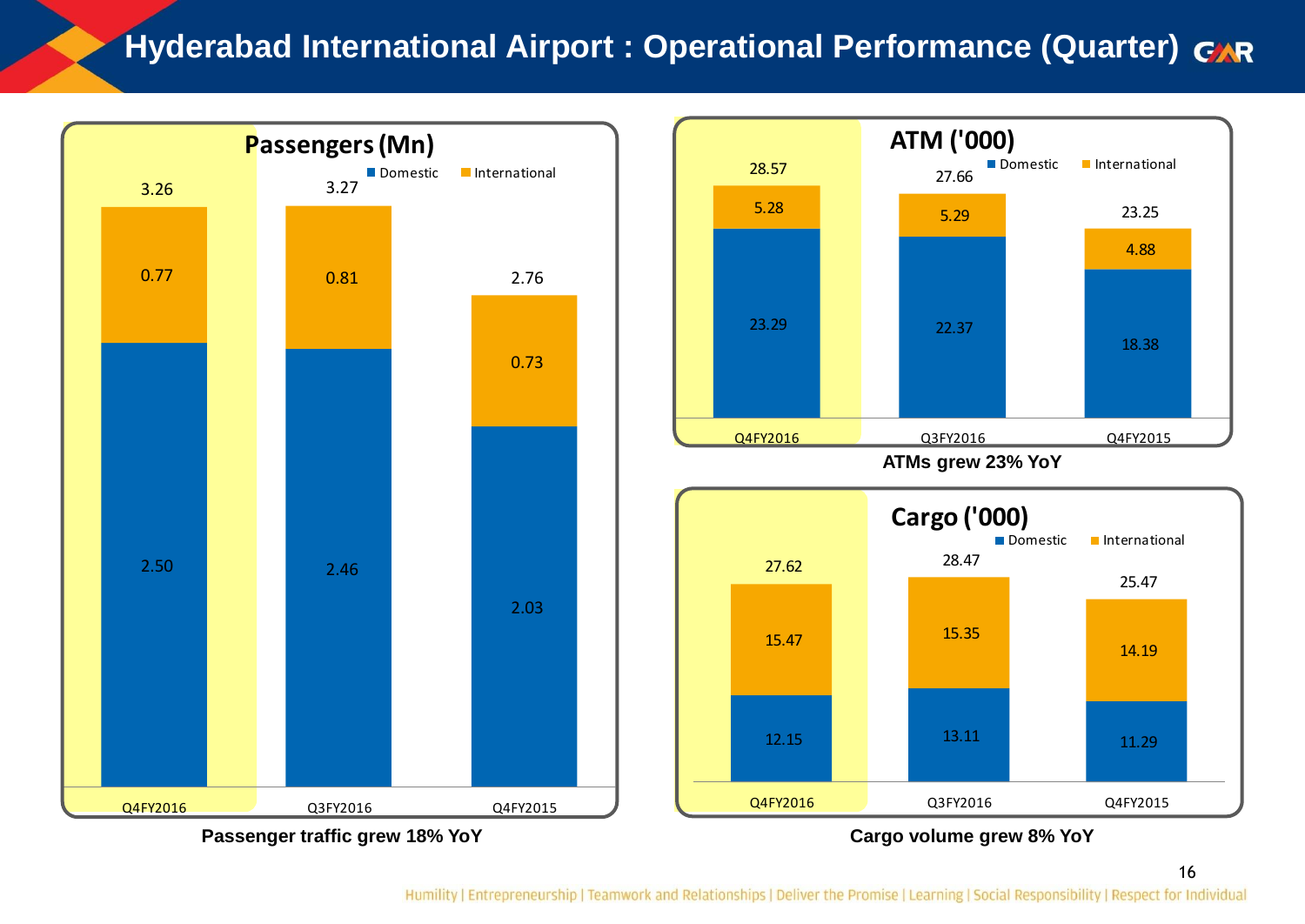#### **Hyderabad International Airport : Operational Performance (YTD) GAR**







17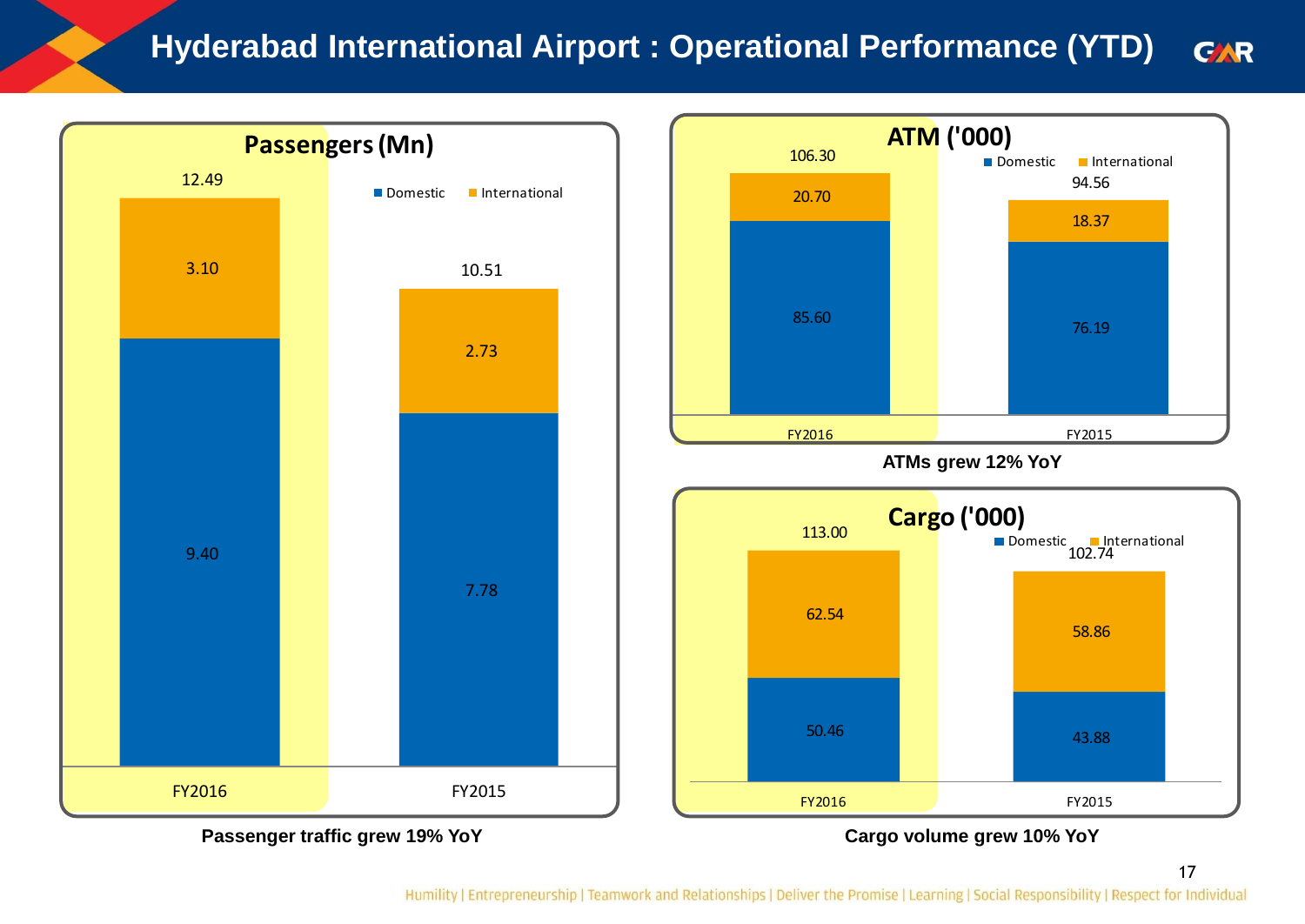#### **Hyderabad International Airport : Revenue Analysis (Rs per pax) GAR**









18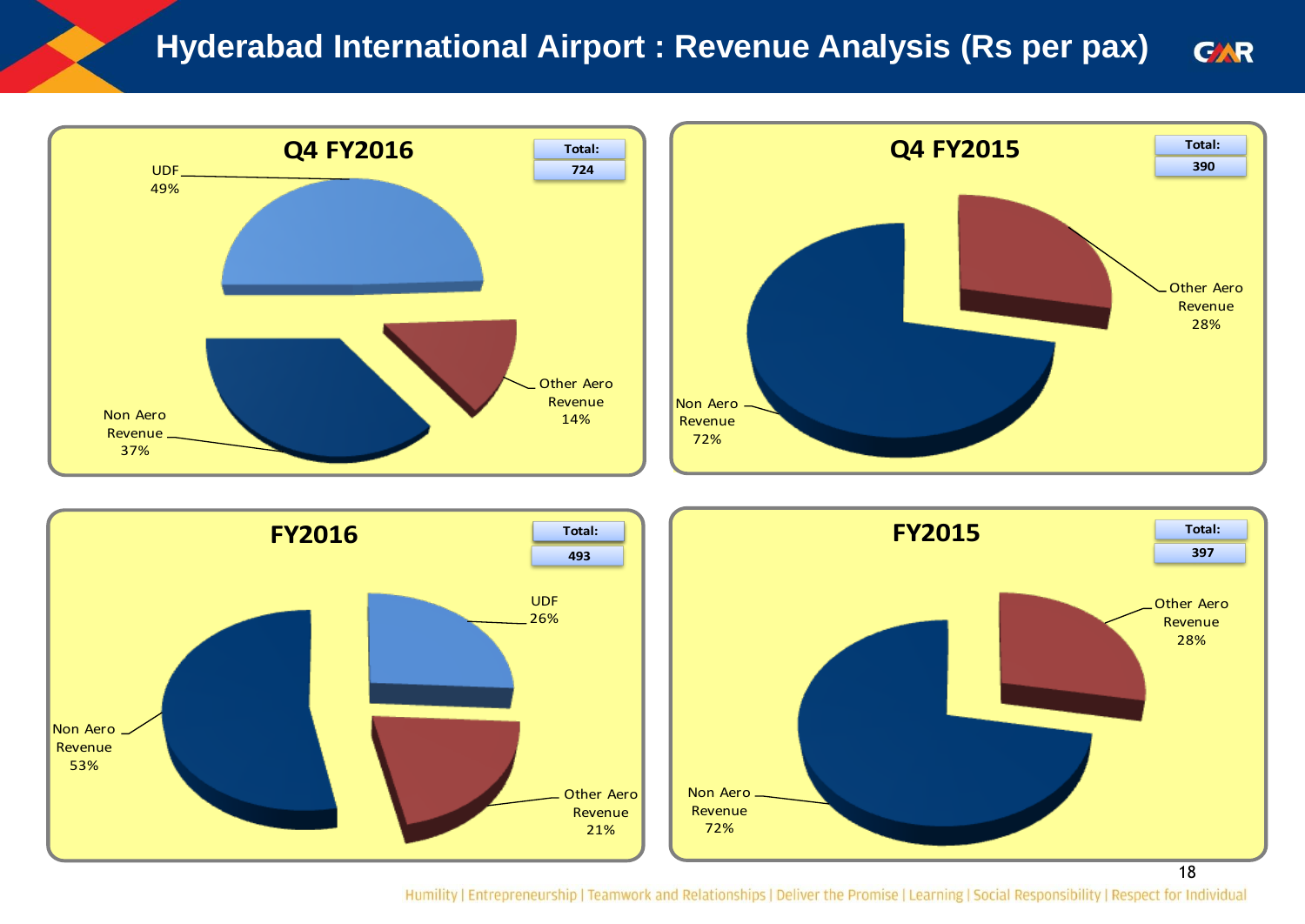



### **Energy Sector**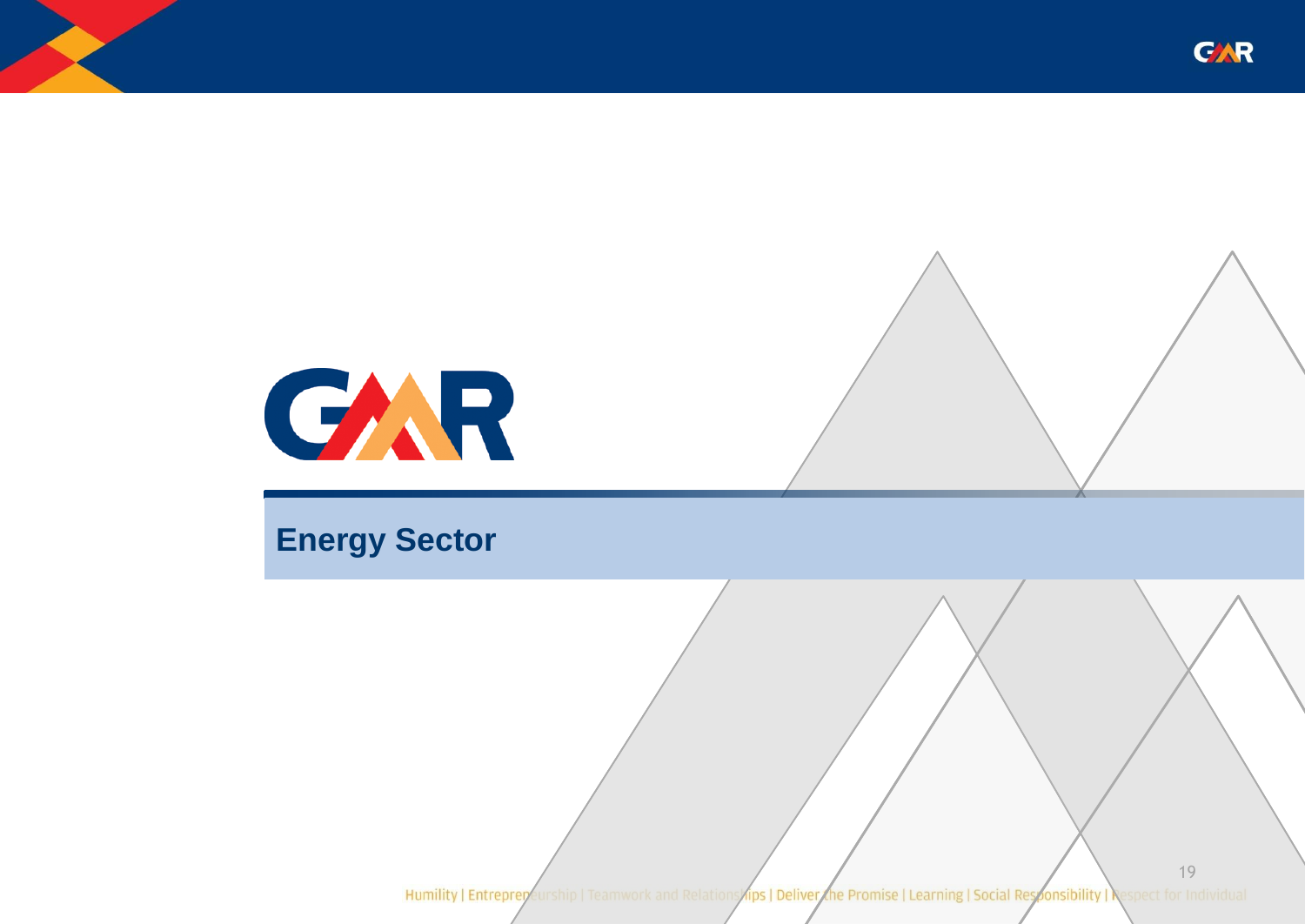### **Highlights**



- Tenaga Nasional Berhad to invest USD 300mn for a 30% equity stake in GMR Energy's select portfolio of assets
	- o Induction of a strong strategic partner to provide renewed impetus to Energy business
	- o Investment to result into strengthening of balance sheet through reduction of corporate debt
- **EBITDA** increased by ~5.2x to Rs 11.6 bn for FY16 from Rs 2.2 bn in FY15 on account of improved performance of Warora, Kamalanga
	- o During the year, GMR Warora achieved a PLF of 76% while Kamalanga operated at a PLF of 67%
- **Gas-based plants:** GMR Vemagiri Power Generation Limited (388MW) and GMR Rajahmundry Energy Limited (768MW) won gas allocation in the Government's e-bid RLNG scheme
	- o Under Phase 2 of the scheme, the above mentioned plants (1,156 MW) operated for a six-month period (Oct 2015 Mar 2016)
	- o GMR Rajahmundry commenced operations in Oct'15 post winning gas allocation in the second round of bidding & achieved a PLF of 20% in H2FY16
- **Chhattisgarh plant:** Unit I & Unit II (685 MW each) commenced operations during Nov'15 and Mar'16 respectively
- **Kamalanga plant:** Completed refinancing of the project debt under Flexible Structuring Scheme (5/25) of RBI
- **Strategic Debt Restructuring (SDR) scheme adopted for GMR Rajahmundry Energy Ltd. during May 2016**
	- o Debt to the extent of Rs 1,414 cr has got converted into equity by which the consortium lenders have been allotted 55% shareholding in the project
	- o Adoption of SDR by lenders would result in
		- Reduction of consolidated debt by Rs 3,780 cr in GMR group
		- $\cdot$  Improvement in viability of project due to lower debt levels and reduced interest cost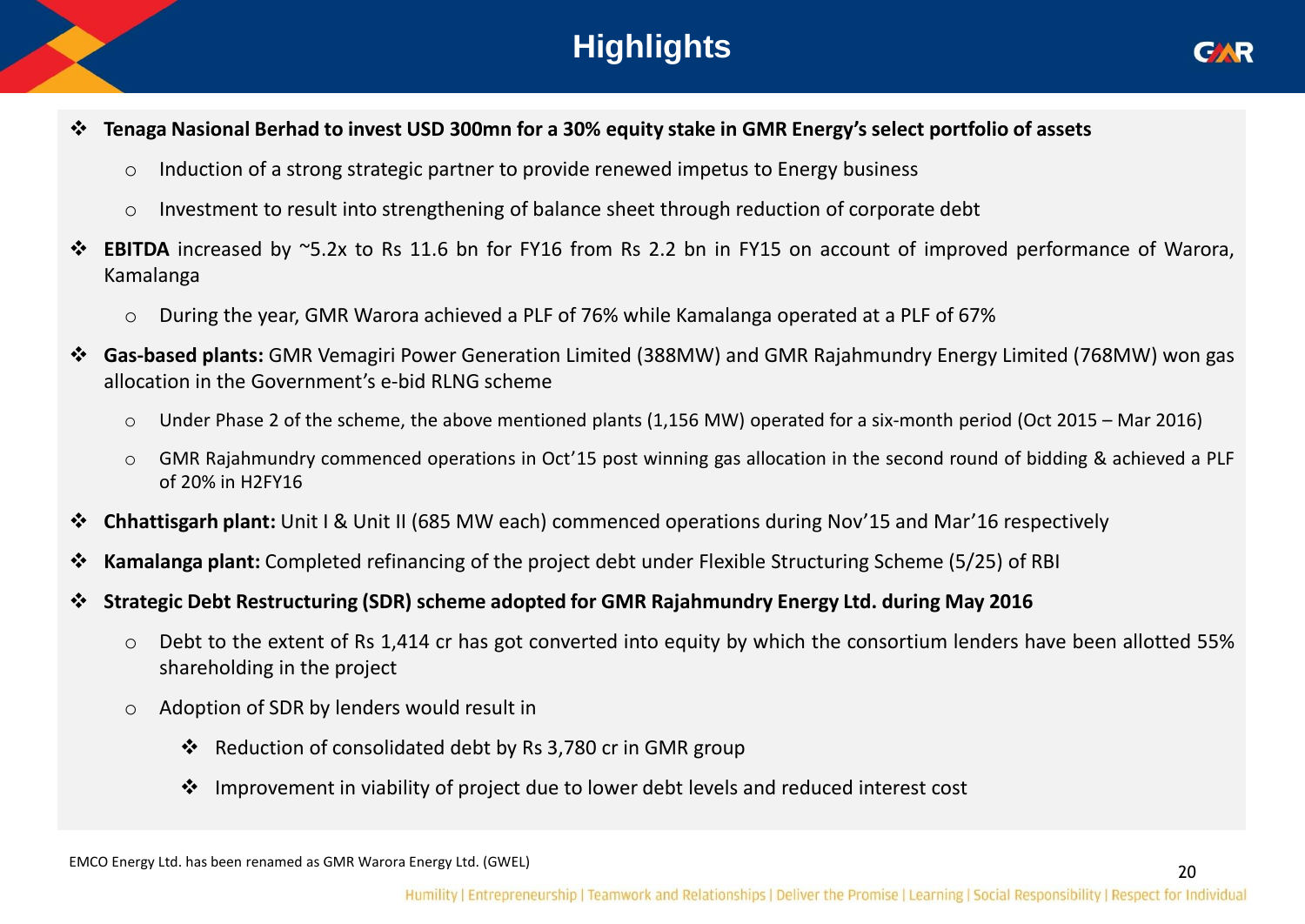|                                       |           |          |          |               | Rs mn         |
|---------------------------------------|-----------|----------|----------|---------------|---------------|
|                                       | Q4FY2016  | Q3FY2016 | Q4FY2015 | <b>FY2016</b> | <b>FY2015</b> |
| Power Generation                      | 11,806    | 13,662   | 7,096    | 42,867        | 30,736        |
| Coal Revenue                          | 1,949     | 1,446    | 2,268    | 6,715         | 7,879         |
| Power Trading and others              | 1,327     | 500      | 2,363    | 5,644         | 5,920         |
| <b>Gross Revenue</b>                  | 15,083    | 15,608   | 11,727   | 55,226        | 44,535        |
| Fuel - Consumption                    | 7,659     | 6,494    | 4,492    | 25,219        | 20,831        |
| Other Expenses                        | 5,462     | 3,724    | 6,482    | 18,600        | 20,882        |
| Forex Loss/(Gain)                     | (19)      | (407)    | 91       | (199)         | 603           |
| <b>EBITDA</b>                         | 1,981     | 5,797    | 661      | 11,606        | 2,219         |
| <b>EBITDA</b> margin                  | 13%       | 37%      | 6%       | 21%           | 5%            |
| Other Income                          | 350       | 203      | 350      | 1,242         | 1,390         |
| Interest & Fin Charges                | 7,875     | 6,921    | 5,299    | 24,986        | 18,594        |
| Depreciation                          | 3,988     | 2,881    | 1,285    | 10,608        | 6,919         |
| Exceptional Income/(Expense) *        | (1,643)   |          | (798)    | (1, 129)      | (798)         |
| <b>PBT</b>                            | (11, 175) | (3,801)  | (6, 371) | (23, 875)     | (22, 702)     |
| <b>Current Tax</b>                    | (192)     | 79       | 108      | 78            | 253           |
| Deferred Tax                          | (574)     | 23       | 315      | (393)         | 350           |
| <b>PAT (Before Minority Interest)</b> | (10, 408) | (3,903)  | (6, 794) | (23, 560)     | (23, 305)     |
| <b>PAT (After Minority Interest)</b>  | (10, 195) | (3,797)  | (6,011)  | (22, 747)     | (20, 491)     |

Note: GMR Chhattisgarh Energy Ltd (1,370 MW) and GMR Rajahmundry Energy Ltd (768 MW) commenced operations during FY16, thereby *leading to higher Interest expenses & Depreciation*

*\* Q4FY16 - Loss on impairment of assets in subsidiaries*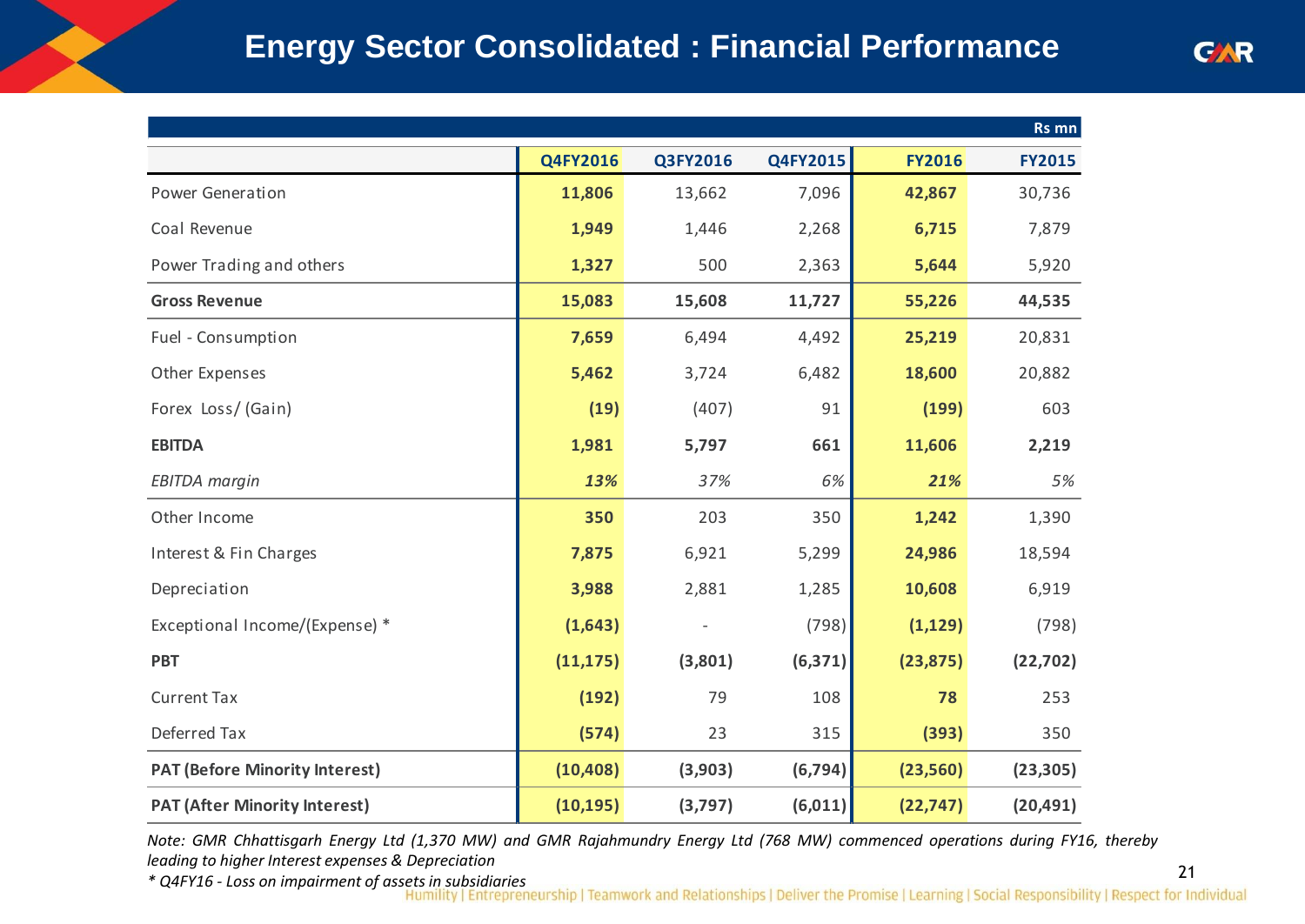### **Power Generation : Operational Performance**



#### **Net Generation**

| mn units     | Q4FY2016 | Q3FY2016 | Q4FY2015 | <b>FY2016</b> | <b>FY2015</b> |
|--------------|----------|----------|----------|---------------|---------------|
| GWEL         | 893      | 920      | 728      | 3,628         | 3,291         |
| Kamalanga    | 1,485    | 1,588    | 1,468    | 5,708         | 4,322         |
| Chhattisgarh | 350      | 255      | 0        | 605           | 0             |
| Solar        | 11       | 10       | 11       | 42            | 42            |
| Vemagiri     | 120      | 135      | 0        | 587           | 0             |
| Rajahmundhry | 357      | 180      | 0        | 537           | 0             |



**GAR** 

EMCO Energy Ltd. has been renamed as GMR Warora Energy Ltd. (GWEL)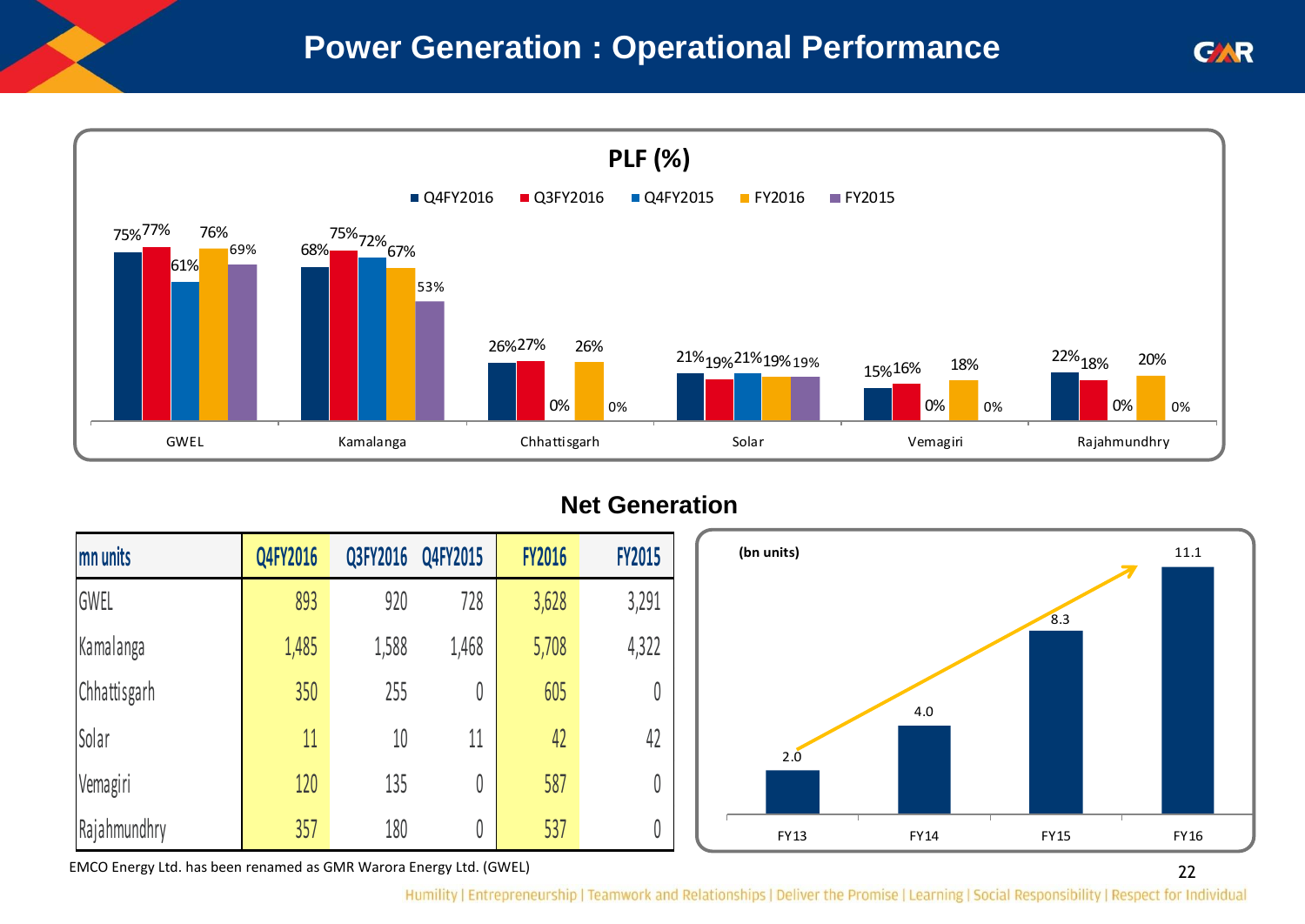



### **Highways Sector**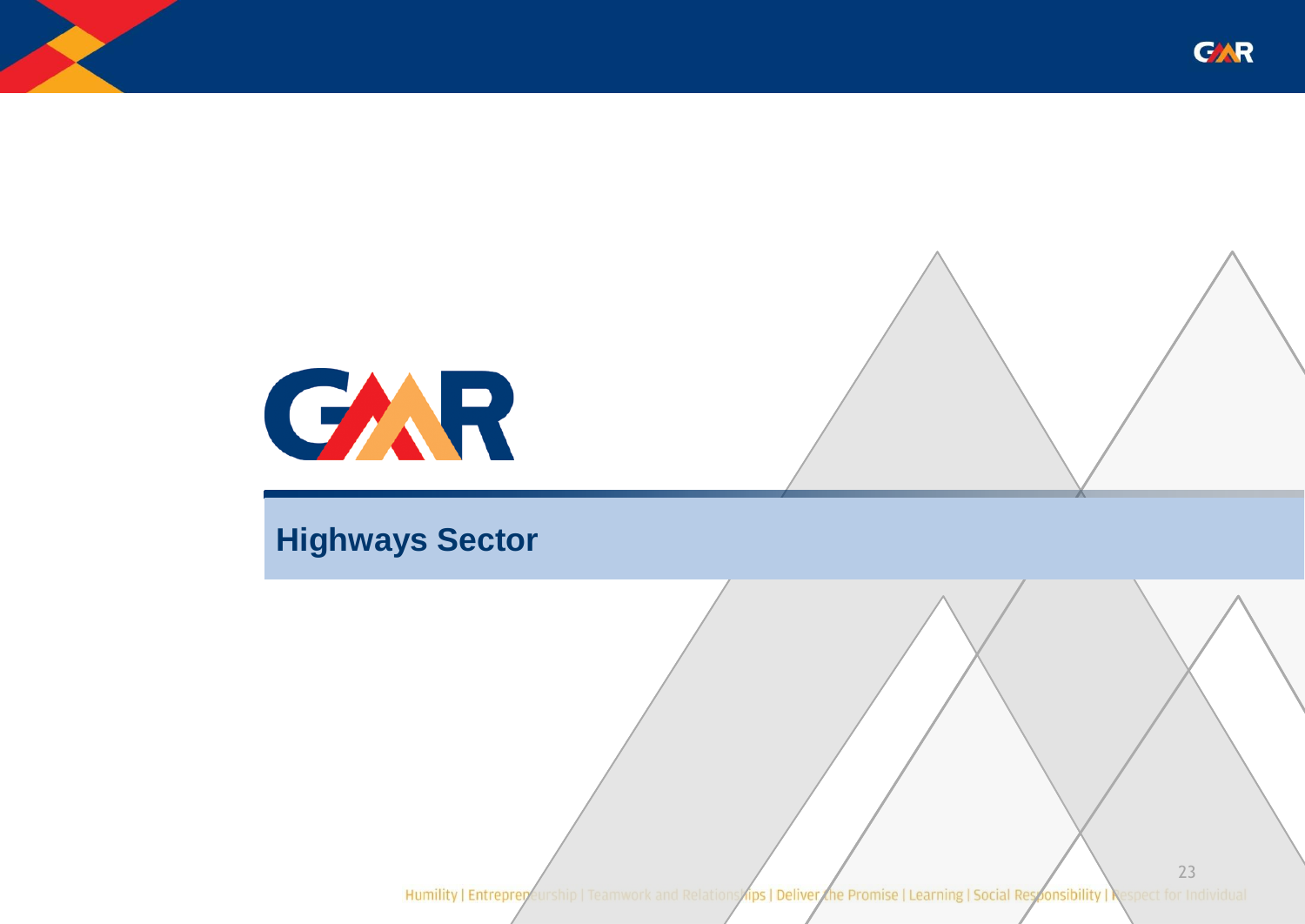### **Highlights**



24

#### **GMR Group have signed a Share Purchase Agreement to divest its 51% equity stake in the Hungund Hospet project**

- o 15% stake has already been transferred to the Joint Venture partner; balance stake to be transferred post receiving all approvals
- o Divestment to reduce Rs 1,078 cr of Debt at Group Level and create Rs 85 cr of Liquidity
- **GMR Group have signed a Share Purchase Agreement with India Infrastructure Fund to divest 26% equity stake in Ulundurpet project**
	- o The stake would be transferred post receipt of all the approvals
	- o Divestment will create a liquidity of Rs 32.50 cr

#### **Revenue of the three toll projects increased by 5% during FY 16 as compared to the corresponding period last year**

- o Toll revenue increased by 10% in Ambala Chandigarh project
- o Toll revenue increased by 12% in Hungund Hospet project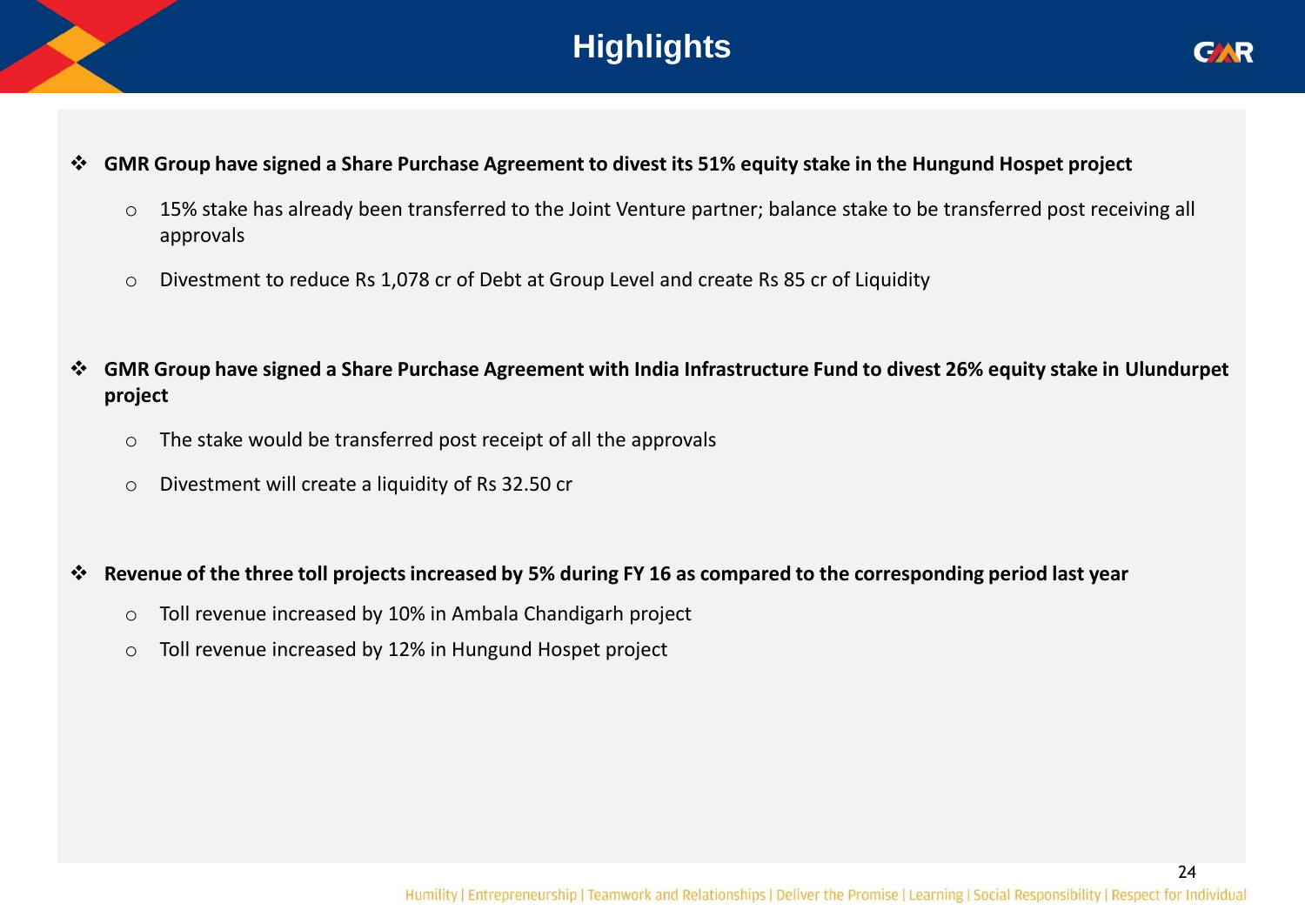### **Highways Consolidated : Financial Performance**

|                                                                            |                              |          |          |               | Rs mn         |  |  |
|----------------------------------------------------------------------------|------------------------------|----------|----------|---------------|---------------|--|--|
|                                                                            | Q4FY2016                     | Q3FY2016 | Q4FY2015 | <b>FY2016</b> | <b>FY2015</b> |  |  |
| Annuity Revenue                                                            | 915                          | 923      | 908      | 3,674         | 3,668         |  |  |
| <b>Toll Revenue</b>                                                        | 1,006                        | 974      | 984      | 3,940         | 3,749         |  |  |
| Others <sup>*</sup>                                                        | 132                          | 30       | 38       | 451           | 252           |  |  |
| <b>Gross Revenue</b>                                                       | 2,053                        | 1,927    | 1,931    | 8,065         | 7,670         |  |  |
| Less: Revenue Share                                                        | 213                          | 204      | 208      | 824           | 793           |  |  |
| <b>Net Revenue</b>                                                         | 1,840                        | 1,723    | 1,723    | 7,242         | 6,876         |  |  |
| <b>Operating Expenses</b>                                                  | 519                          | 468      | 909      | 2,137         | 2,808         |  |  |
| <b>EBITDA</b>                                                              | 1,321                        | 1,255    | 814      | 5,105         | 4,068         |  |  |
| <b>EBITDA</b> margin                                                       | 72%                          | 73%      | 47%      | 70%           | 59%           |  |  |
| Other Income                                                               | 94                           | 73       | 121      | 346           | 536           |  |  |
| Interest & Finance Charges                                                 | 1,370                        | 1,389    | 1,514    | 5,786         | 6,049         |  |  |
| Depreciation                                                               | 581                          | 522      | 585      | 2,142         | 2,018         |  |  |
| Exceptional Income/(Expense)                                               | (369)                        |          |          | (369)         |               |  |  |
| <b>PBT</b>                                                                 | (906)                        | (583)    | (1, 165) | (2,847)       | (3,462)       |  |  |
| <b>Current Tax</b>                                                         | 16                           | 18       | 13       | 67            | 61            |  |  |
| Deferred Tax                                                               | $\qquad \qquad \blacksquare$ | 12       | (1)      | 11            | (2)           |  |  |
| <b>PAT (Before Minority Interest)</b>                                      | (921)                        | (612)    | (1, 177) | (2,926)       | (3,522)       |  |  |
| <b>PAT (After Minority Interest)</b>                                       | (772)                        | (576)    | (1, 115) | (2,627)       | (3,302)       |  |  |
| * On account of MMR carried out for Ulundurpet and Jadcherla road projects |                              |          |          |               |               |  |  |

25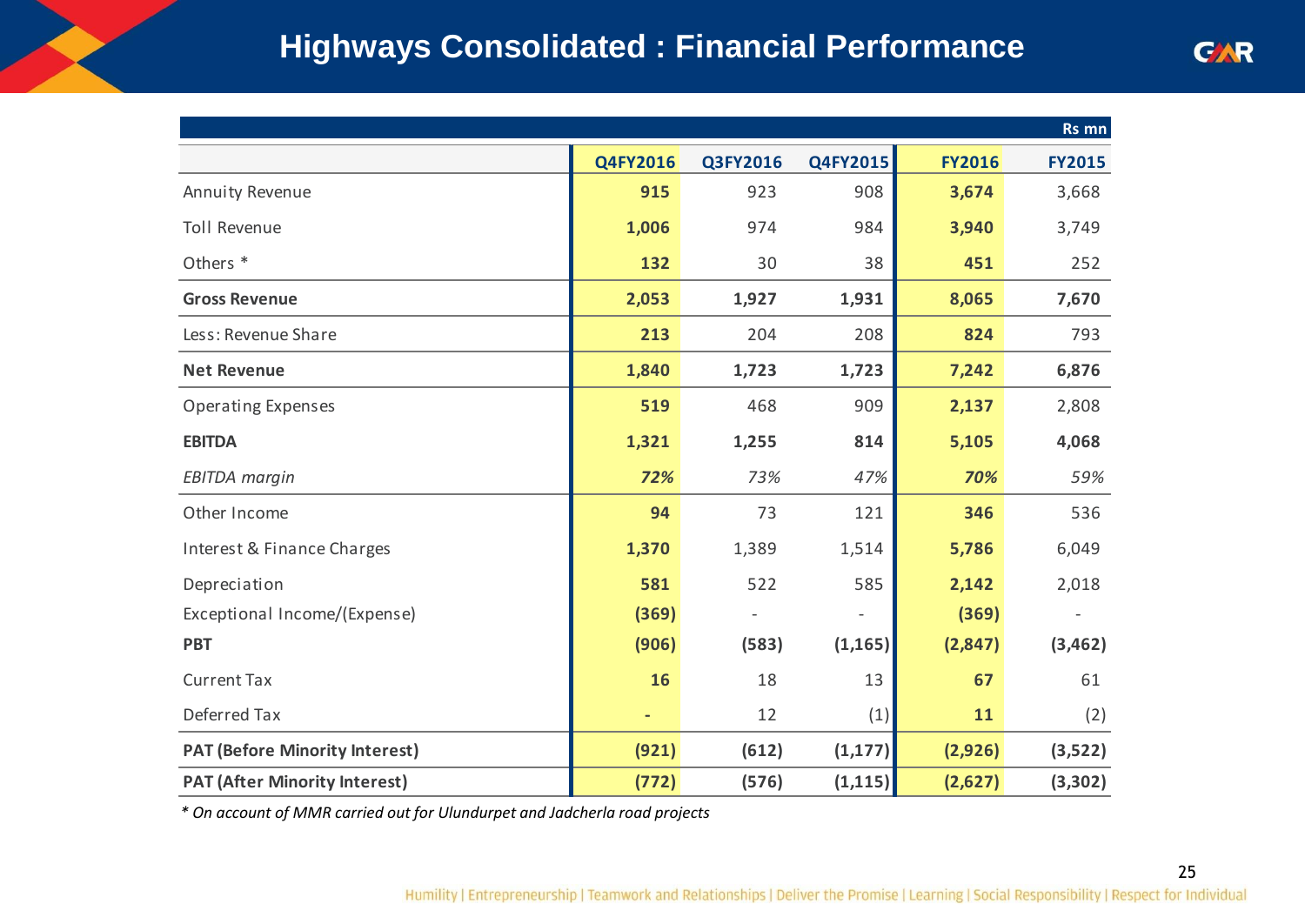

### **Traffic pcu (mn)**

|                      | Q4FY2016 | Q3FY2016 | Q4FY2015 | <b>FY2016</b> | <b>FY2015</b> |
|----------------------|----------|----------|----------|---------------|---------------|
| Hyderabad-Vijayawada | 8.3      | 8.1      | 8.5      | 32.5          | 32.7          |
| Hungund-Hospet       | 7.1      | 6.9      | 7.0      | 27.9          | 25.9          |
| Ambala-Chandigarh    | 3.4      | 3.5      | 3.2      | 13.6          | 12.6          |

26

**GAR**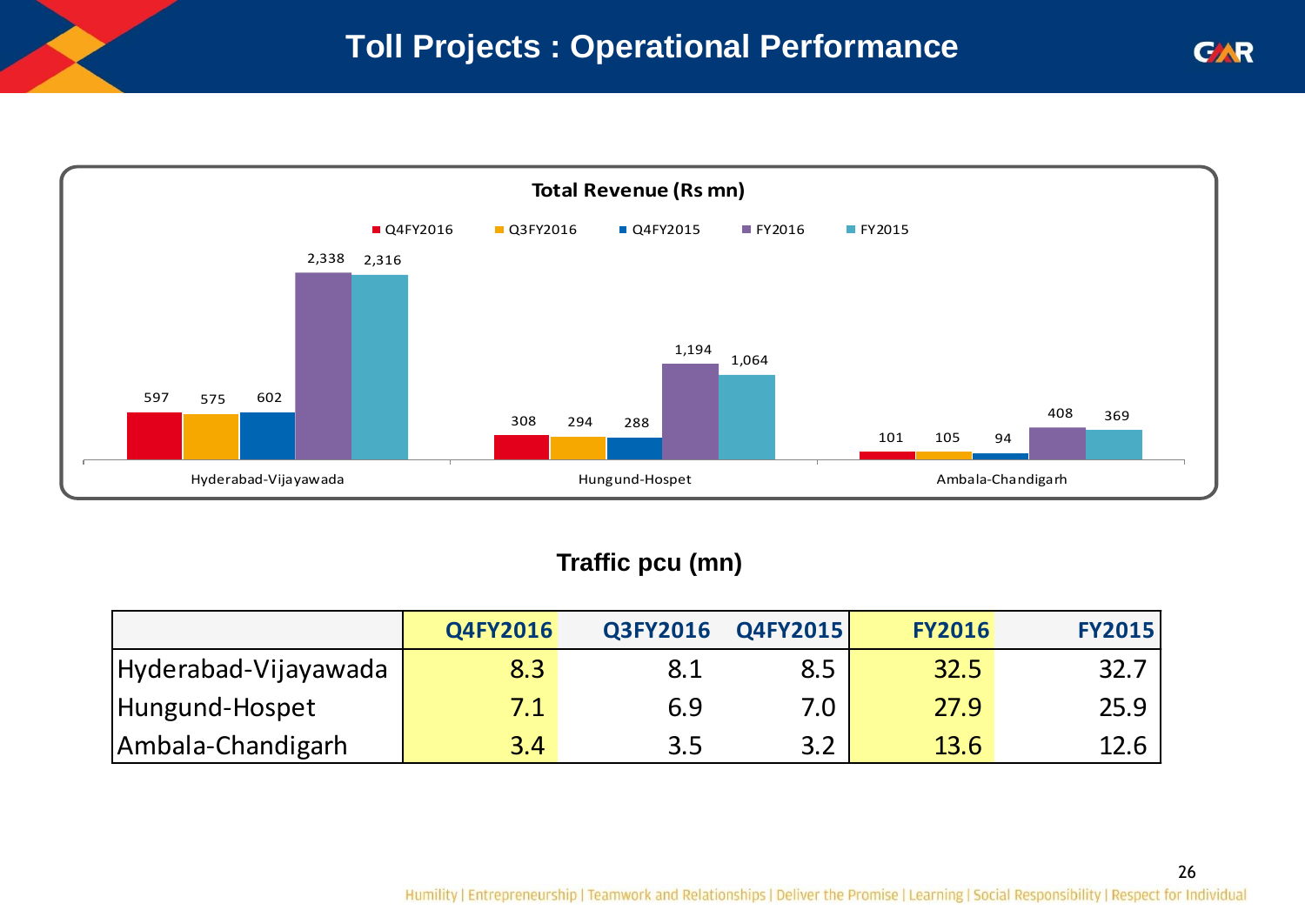#### **Rs mn**

|                                                                                      |          |          |          |               | Rs mn         |
|--------------------------------------------------------------------------------------|----------|----------|----------|---------------|---------------|
|                                                                                      |          |          |          |               |               |
|                                                                                      | Q4FY2016 | Q3FY2016 | Q4FY2015 | <b>FY2016</b> | <b>FY2015</b> |
| a) Profit on sale of subsidiaries / jointly controlled<br>entities                   | 23       |          | 344      | 23            | 344           |
| b) Loss on impairment of assets in subsidiaries                                      | (1,643)  |          | (798)    | (1,643)       | (1, 157)      |
| c) Reimbursement of expenses pertaining to earlier<br>years received by a subsidiary |          |          |          | 514           |               |
| d) Loss on account of provision towards claims<br>recoverable                        |          |          | (1,310)  |               | (1,310)       |
| e) Breakage cost of interest rate swap                                               |          |          | (918)    |               | (918)         |
| f) Provision for diminution in value of investments in<br>an associate               | (392)    |          |          | (392)         |               |
| <b>Total</b>                                                                         | (2,012)  |          | (2,682)  | (1, 498)      | (3,041)       |